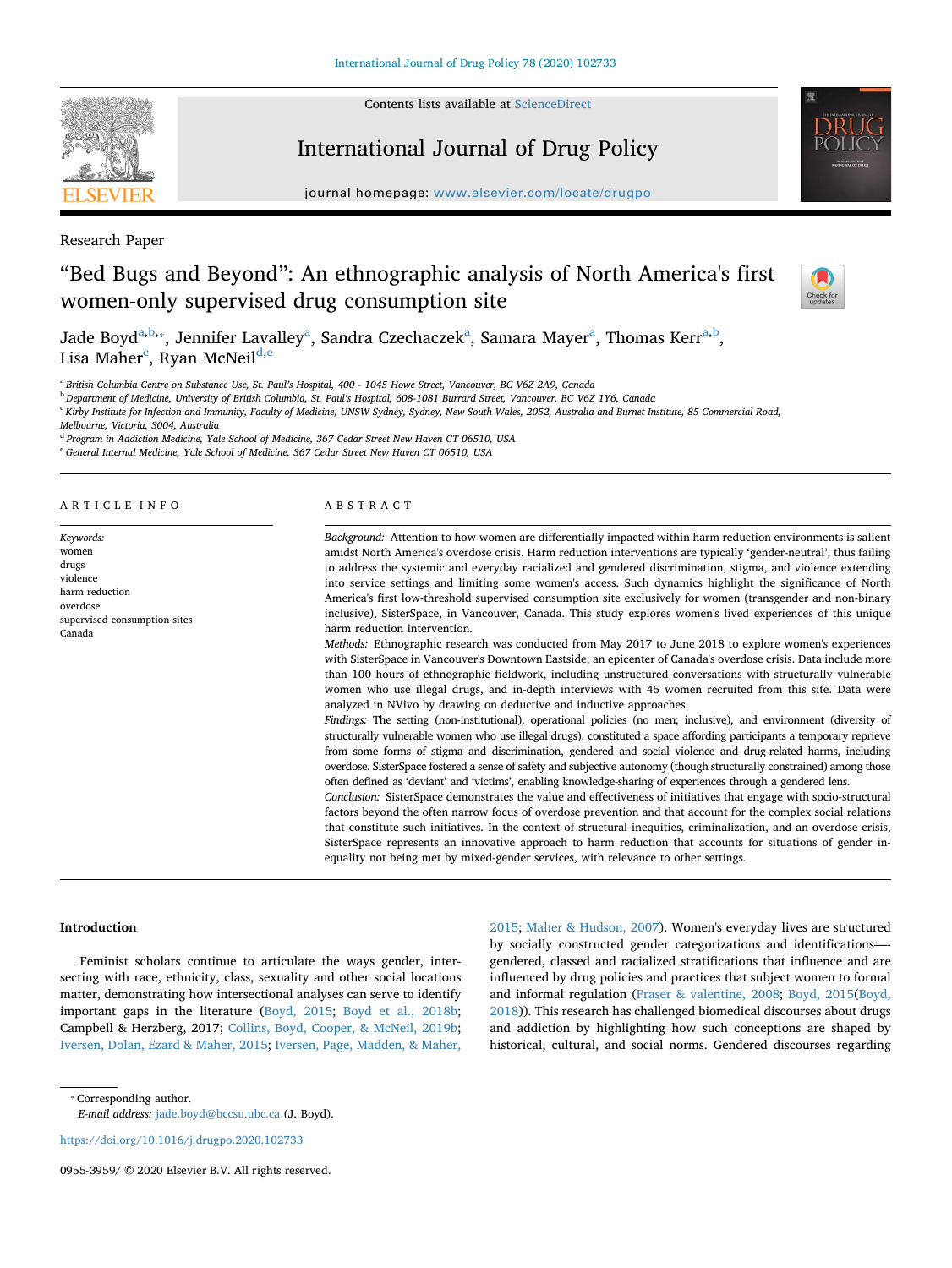risk shape the governance of drug use (i.e., policies and interventions) and the diverse ways in which women who use illegal drugs are penalized for transgressions of normative gender stereotypes, perceived as being victims (lacking agency) and/or inherently more deviant than men who use drugs and, in turn, subject to gendered, classed and racialized forms of regulation (e.g., the governance of reproductive and maternal rights) ([Boyd, 1999,](#page-7-4) [2015;](#page-7-0) [Campbell, 2000;](#page-7-5) [Campbell &](#page-7-6) [Herzberg, 2017;](#page-7-6) [Knight, 2015;](#page-8-4) [Maher, 1990,](#page-8-5) [1992](#page-8-6); [Paltrow &](#page-8-7) [Flavin, 2013\)](#page-8-7). Documenting women's lived experiences of drug use, drug policy and drug-based interventions, including women-only harmreduction services, offers a distinctive vantage point for feminist and critical drug studies, while further recognizing women's perspectives in an area historically narrated/documented and evaluated through men's experiences [\(Campbell & Herzberg, 2017](#page-7-6))). In this article, we consider women's experiences at a women-only (transgender and non-binary inclusive) supervised consumption site. Drawing on a critical ethnographic study, we analyze the ways in which these accounts on usage and impact of the site are co-produced within social relations, producing particular 'affordances' less often elucidated.

### *Approach*

Women who use illegal drugs experience pervasive stigma and stereotyping that reduces them to a few fixed naturalized characterizations ([Hall, 1997](#page-8-8)) that results in discrimination and health inequities, and is further distinct from that experienced by men. For example, some women who use illegal drugs are constructed as hypersexual, pathological, criminal, and as unfit parents ([Boyd, 2015](#page-7-0); [Bungay et al., 2010;](#page-7-7) [Campbell & Ettorre, 2011](#page-7-8)). Stereotyping produces stigma, which operates as a technology of power or means of social control that is politically productive [\(Fraser et al., 2017\)](#page-8-9). Thus, the ubiquitous stigma related to 'addiction' has differential outcomes for women, while still further intersecting with other social locations such as race, ethnicity, sexuality, socio-economic status ([Fraser et al., 2017](#page-8-9)).

The concept of structural, symbolic and everyday violence further provides a useful lens for examining the intersecting processes of discrimination, stigma, and exclusion in the lives of women who use illegal drugs. Structural violence describes the interconnected social structures, such as patriarchy, colonialism, capitalism, and drug criminalization, that contribute to the perpetuation and normalization of inequities (including health disparities), and the social (re)production of oppression, social suffering and risk [\(Farmer, 2004;](#page-8-10)([Farmer, Connors and Simmons,](#page-8-11) [1996](#page-8-11)) [Rhodes et al., 2012\)](#page-8-12). Symbolic violence is the legitimation of hegemonic norms by naturalizing, or rendering invisible, the mechanisms of social inequality [\(Bourdieu, 2001;](#page-7-9) [Scheper-Hughes, 1996](#page-8-13)). Together they have embodied consequences which intersect to shape the 'everyday' violence experienced by women who use illegal drugs ([Bourgois, Prince, & Moss, 2004;](#page-7-10) [Bungay et al., 2010;](#page-7-7) [Rhodes et al.,](#page-8-12) [2012](#page-8-12); [Shannon et al., 2008\)](#page-8-14), [Shannon, Rusch et al., 2008\)](#page-8-15).

Some scholars have further extended critical analyses of drug consumption to interventional settings [\(Boyd et al., 2018b](#page-7-1)a; [Duncan et al.,](#page-8-16) [2019;](#page-8-16) [Fraser & valentine, 2008](#page-8-3); [Kerr et al., 2007](#page-8-17); [McNeil, Kerr,](#page-8-18) [Lampkin, & Small, 2015;](#page-8-18) [McNeil & Small, 2014](#page-8-19); [Rhodes, 2009\)](#page-8-20). These spaces are shaped by a multitude of dynamics including largely unexamined gender, sex- and class-based and racial norms, the operationalizing of particular notions of care, and culturally specific assumptions around health. Such spaces are further produced as moral/ immoral, normal/abnormal, healthy/unhealthy, medicalized/nonmedicalized through everyday repetitive, performative acts that most often serve to regulate and work to naturalize dominant hegemonies ([Butler, 1990](#page-7-11); [Farrugia et al., 2019;](#page-8-21) [Hubbard, 2000\)](#page-8-22). For example, most drug using spaces occasioned by structurally vulnerable people are coded as deviant, with the exception of some harm reduction settings ([Fraser & valentine, 2008\)](#page-8-3), while frequent illegal drug use is conventionally constructed as antithetical to health and the pursuit of, and strategies for, health and well-being ([Moore et al., 2017\)](#page-8-23).

However, substance use interventions, including but not limited to harm reduction and addiction treatment services, are not neutral. Rather, subjects, objects, and practices constitute and are constituted by these spaces through temporal assemblages of relationalities, particular practices and relations of iterations—that are not static [\(Fraser & va](#page-8-3)[lentine, 2008;](#page-8-3) [Latour, 2002\)](#page-8-24). Experiences of harm reduction services, including design, operating policies and relations of care, are co-produced within complex social relations, which together produce specific affordances, or possibilities of use, and therefore outcomes that bear on service uptake [\(Farrugia et al., 2019;](#page-8-21)([Fraser, Treloar, Gendera and Rance, 2017\)](#page-8-25) [Latour, 2002\)](#page-8-24). In the approach we take here, these affordances suggest that SisterSpace, a women-only harm reduction program, offers much more than its formal function—overdose reversal for women.

## *Background*

Attention to the production of service settings within social relations, as well as how diverse women are constituted through structural violence (including drug policy and harm reduction initiatives), is particularly germane as Canada and the United States contend with overdose epidemics increasingly driven by a drug supply poisoned with illegallymanufactured fentanyl and related analogues ([Ahmad et al. 2018](#page-7-12); [Special Advisory Committee on the Epidemic of Opioid Overdoses 2019\)](#page-9-0). Preventable illegal drug overdose deaths are occurring at alarming rates, increasing more than 45% in both Canada and the US from 2016 to 2017 ([Government of Canada 2019](#page-8-26); [Scholl et al. 2019\)](#page-8-27). In Canada, there were over 4588 opioid-related deaths in 2018 with epidemiological data showing overdose deaths remain a serious epidemic, particularly in British Columbia (BC) ([BC Coroners Service, 2019;](#page-7-13) [Special Advisory](#page-9-0) [Committee on the Epidemic of Opioid Overdoses, 2019](#page-9-0)).

Deemed a public health emergency in BC in 2016, an average of just under three people died of an overdose daily in BC between January and October in 2019 [\(BC Coroners Service, 2019\)](#page-7-13). Vancouver's Downtown Eastside is the urban epicenter of the province's overdose crisis and also the site of North America's most comprehensive harm reduction services. In response to the overdose crisis, a range of novel community-driven public health initiatives have been expanded including, injectable opioid agonist treatment, naloxone distribution, peer health navigation, supervised consumption sites (SCS), as well as innovative low-threshold models ([Kerr et al., 2017;](#page-8-28) [Wallace et al., 2019](#page-9-1)). Supervised consumption sites are spaces where people can consume preobtained drugs under the supervision of someone trained to respond in the event of an overdose (e.g., administer oxygen, naloxone).

Unsanctioned, low-threshold SCS were first implemented in BC as community-led responses to the growing number of overdose deaths amidst government inaction [\(Collins, Bluthenthal, Boyd, & McNeil,](#page-7-14) [2018a\)](#page-7-14). By 2017, low-threshold SCS were approved provincially as a temporary measure of the emergency response and were rapidly implemented across the province (with over 20 implemented to date) ([Wallace et al., 2019\)](#page-9-1). Low-threshold SCS are less formal, clinical, and regimented than federally authorized SCS, focus more on overdose prevention rather than unsafe injecting more broadly, and are primarily staffed by people who use drugs ([Boyd et al., 2018b;](#page-7-1) [Kennedy et al.,](#page-8-29) [2019\)](#page-8-29). Evidence indicates low-threshold SCS are critical life-saving interventions [\(Irvine et al., 2019](#page-8-30)), and no deaths have occurred at these sites to date [\(BC Coroners Service, 2019](#page-7-13)). Similar to formal SCS, though to a lesser degree, some low-threshold SCS also provide a range of health supports that extend beyond overdose reversal, including linking people to health and social services, reducing disease transmission through the provision of harm reduction supplies and safer drug use education, and community-building and peer employment ([Kennedy et al., 2017](#page-8-31); [Kerr et al., 2007;](#page-8-17) [McNeil & Small, 2014](#page-8-19); [Wallace et al., 2019\)](#page-9-1). For women, as in the case of formal SCS ([Fairbairn et al., 2008](#page-8-32)), low-threshold SCS have also served as temporary refuge from street-based violence [\(Boyd et al., 2018b](#page-7-1)). Understanding the dynamic complexity of SCS environments, beyond the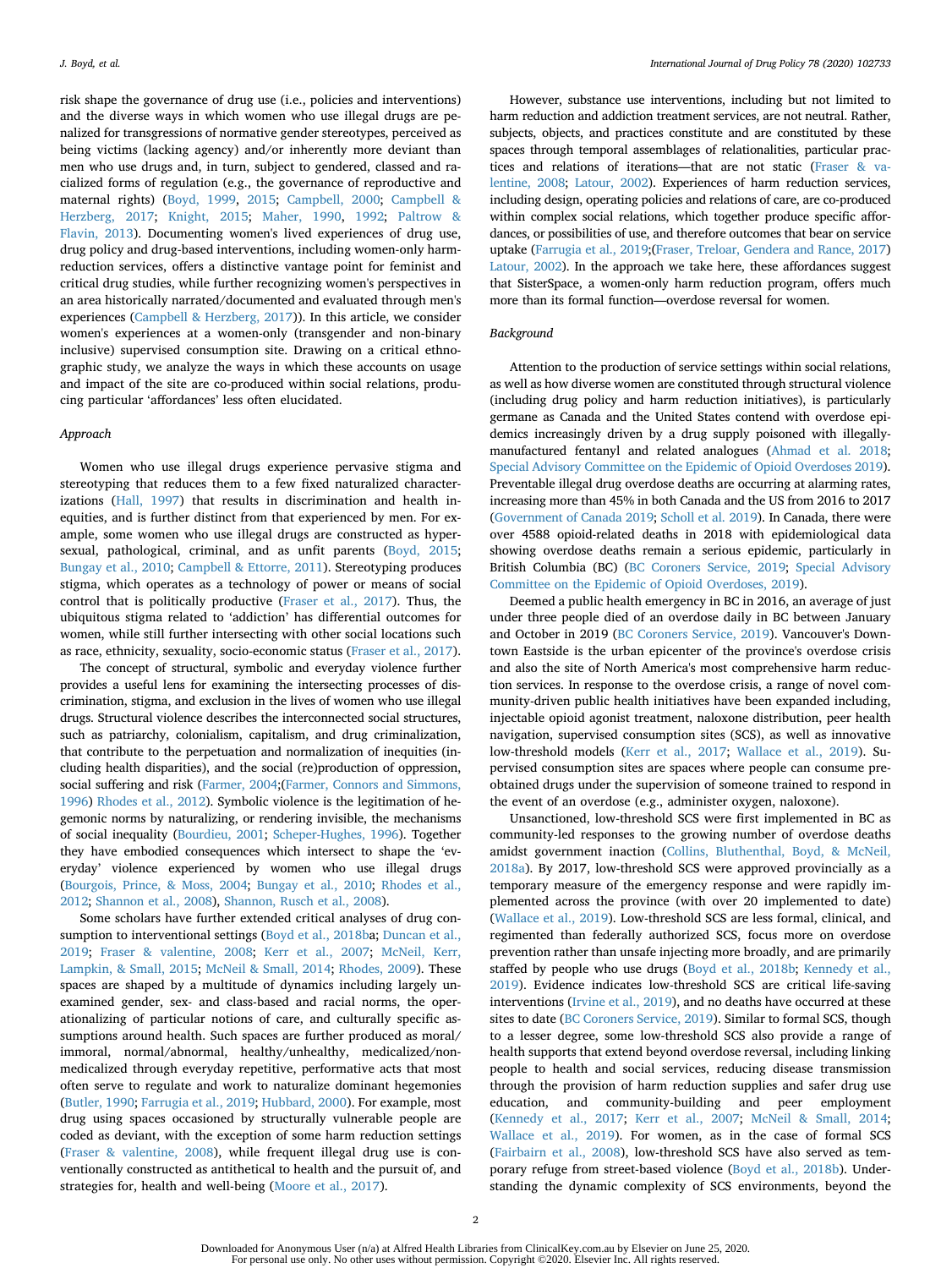prevention of overdose deaths, is a critical imperative towards fostering meaningful and equitable engagement in overdose prevention settings during an overdose epidemic.

While the intersections of social location can constrain access to health services, particularly among those negatively impacted by intersecting marginalizing forces (e.g., gendered violence, racialization, transphobia) [\(Bourgois et al., 2004;](#page-7-10) [Campbell & Ettorre, 2011](#page-7-8); [Lyons et al., 2015;](#page-8-33) [Maher, 1997\)](#page-8-34), women remain underserved by harm reduction programs and women-focused and culturally-responsive harm reduction initiatives continue to remain under-prioritized and underfunded ([Boyd et al., 2018b;](#page-7-1) [Collins, Bardwell, McNeil, & Boyd, 2019a](#page-7-15); [International AIDS Society, 2019](#page-8-35); [Iversen, Dolan, Ezard & Maher, 2015\)](#page-8-0). This is significant as Indigenous women in BC, for instance, are disproportionately impacted by the overdose crisis, experiencing overdose rates comparable to that of Indigenous men and accounting for five times more fatal overdose events than non-Indigenous women ([First Nations](#page-8-36) [Health Authority, 2017,](#page-8-36) p. 7; [First Nations Health Authority, 2018\)](#page-8-37). Further, Indigenous, racialized and transgender women can experience some overdose interventional settings as discriminatory, as well as privileging traditional gender norms [\(Boyd et al., 2018b](#page-7-1)). However, harm reduction services typically claim to be gender-neutral and/or to accommodate women's needs through the inclusion of women-only days or hours, rather than permanent services that are set up exclusively for women, such the SCS in Hamburg, Germany ([Schäffer et al., 2014\)](#page-8-38). Although some services that specifically target women have integrated syringe exchange/distribution services, for example, residential or sex worker outreach services, these interventions are rarely evaluated and few opioid agonist treatment (OAT) programs have been specifically designed to engage and support women who are pregnant and/or parents, despite the significant proportion of women on OAT who have children and the identification of pregnancy as a motivation for seeking drug treatment [\(Iversen, Page, Madden, & Maher, 2015](#page-8-1)). Gender 'neutrality in the provision of health/harm reduction services, compounded by a dearth of data on women who use drugs globally, fails to address gender inequities and does little to abate the systemic and everyday racialized and gender-based discrimination, stigma and violence that can limit some women's access to service settings, including low-threshold SCS [\(Boyd et al., 2018b;](#page-7-1) [Iversen, Page, Madden, & Maher, 2015](#page-8-1)).

It is this context which demarks the significance of North America's first, to our knowledge, low-threshold SCS exclusively for women (inclusive of transgender women and non-binary persons), which opened in Vancouver's Downtown Eastside in May of 2017 - a unique microenvironment intervention that has yet to be studied. This is one of the poorest urban neighbourhoods in Canada, with residents characterized by their structural vulnerability [\(Boyd et al., 2018a](#page-7-16); [Collins et al.,](#page-7-17) [2018b;](#page-7-17) [McNeil et al., 2015\)](#page-8-18) and experiences of exceptionally high rates of gendered and racialized violence, criminalization, poverty, housing precarity, and health disparities, which disproportionally impact Indigenous women, women engaged in sex work and gender diverse persons ([Bennett & Larkin, 2018;](#page-7-18) [Bungay et al., 2010](#page-7-7); [Collins et al.,](#page-7-17) [2018b;](#page-7-17) [Culhane, 2003;](#page-8-39) [Krüsi et al., 2014,](#page-8-40) [2016](#page-8-41); [Lyons et al., 2017](#page-8-42); [Oppal, 2012](#page-8-43); [Shannon et al., 2008;](#page-8-15) [Socías et al., 2016](#page-9-2)). While developing better understandings of barriers and facilitators to engagement with overdose prevention and harm reduction services is critical to addressing women's overdose risk ([Fairbairn et al., 2008](#page-8-32); [Schäffer et al.,](#page-8-38) [2014\)](#page-8-38), the experiences of those marginalized within, or excluded from, existing and emerging services remain underrepresented. In this study, we set out to highlight service user responses to a women-only lowthreshold SCS, SisterSpace, and to explore what might be afforded by this novel space and its associated service design and delivery.

### **Methods**

This study draws on ethnographic research, an approach offering a lens to disentangle critical dynamics that both constrain and evoke intervention effectiveness in real-world settings and a way to generate data/

evidence that is sensitive to gendered contexts. Ethnographic fieldwork was conducted at SisterSpace from its opening in May 2017 until June 2018. This ethnography was framed by critical and feminist perspectives [\(Campbell & Ettorre, 2011;](#page-7-8) [Campbell & Herzberg, 2017;](#page-7-6) [Hesse-Biber &](#page-8-44) [Leavy, 2006](#page-8-44); [Maher, 2002](#page-8-45)) and involves naturalistic observation and conversation, textual analysis and qualitative interview as a basis for rich engagement, which is methodologically useful for investigating the responses, perceptions and experiences of particular populations in a specific context (e.g., during a public health emergency such as an overdose epidemic) ([Creswell, 2009;](#page-8-46) [Johnson & Vindrola-Padros, 2017\)](#page-8-47). Fieldwork was further enriched by researcher familiarity with the specific setting, including several years of community engaged research ([Boyd & Boyd, 2014;](#page-7-19) [Boyd, Cunningham, Anderson, & Kerr, 2016](#page-7-19); [Boyd, 2017](#page-7-20); [Boyd et al.,](#page-7-1) [2018b](#page-7-1); [Boyd et al., 2018a\)](#page-7-16), which increased ability to gather related data while also attending to the details and nuances that demarcate the complexities of women's lived experience. This paper also builds on earlier qualitative research on women's experiences of mixed-gender lowthreshold SCS in this setting (see [Boyd et al., 2018b](#page-7-1)).

The first author (JB) conducted approximately 100 hours of ethnographic observation in four hour sessions, which included unstructured conversations with women at SisterSpace and surrounding areas. Fieldnotes documented observations, interactions and conversations at the field site with staff and clients, as well as the insights of peer researchers (members of the Downtown Eastside community trained in research activities with lived expertise of drug use) frequenting the site. Forty-five participants were recruited and interviewed by a culturally, sexually and gender diverse research team. Two team members (peer researchers) (SC) recruited participants directly from SisterSpace. Those recruited were interviewed by team members (JB, JL, SM) at our nearby research office. In-depth semi-structured interviews, facilitated by the use of an interview guide eliciting responses to the low-threshold SCS, were audio-recorded and lasted approximately 30–60 minutes. Interviewees received a \$30 CAD honorarium for their time. Recordings were transcribed verbatim, with identifying information removed. Participants were then assigned pseudonyms using an online pseudonym generator to further facilitate confidentiality.

Data were analyzed thematically using NVivo while drawing on tenants of grounded theory ([Glaser & Strauss, 1967](#page-8-48); [Corbin and Strauss,](#page-7-21) [2008\)](#page-7-21). Analysis involved repeated readings of transcripts and fieldnotes with attention to both a priori (e.g. gendered experiences of the lowthreshold SCS) and emergent themes (e.g., stigma, gendered violence). Deductive and inductive methods informed by theoretical concepts and insights gained from the literature were used to additionally refine themes. The study received ethical approval from the Providence Healthcare/University of British Columbia Research Ethics Board.

#### **Findings**

### *Participant demographics*

In total, interviews were conducted with 45 structurally vulnerable women residing in Vancouver's Downtown Eastside who use drugs. Their experiences of health services, in this case overdose prevention interventions, were shaped by the intersections of poverty, gender inequality, transphobia, and racial and cultural discrimination, as well as the stigma of illegal substance use and sex work. Approximately half the participants interviewed self-identified as white and half as Indigenous (though Indigenous peoples make up only 2.5% of metro Vancouver's population [\(Statistics Canada, 2016\)](#page-9-3), two participants identified as Chinese-Canadian and Latinx. Ages ranged from 24-60. Most participants were cisgender (three were transgender), unhoused or homeless at the time of the interview, and had been incarcerated at some point in their lives. Approximately half the participants had spent time in the foster care system and just under a third of participants engaged in outdoor sex work. More than half had experienced at least one overdose in the past year (see [Table 1](#page-3-0)).

Downloaded for Anonymous User (n/a) at Alfred Health Libraries from ClinicalKey.com.au by Elsevier on June 25, 2020. For personal use only. No other uses without permission. Copyright ©2020. Elsevier Inc. All rights reserved.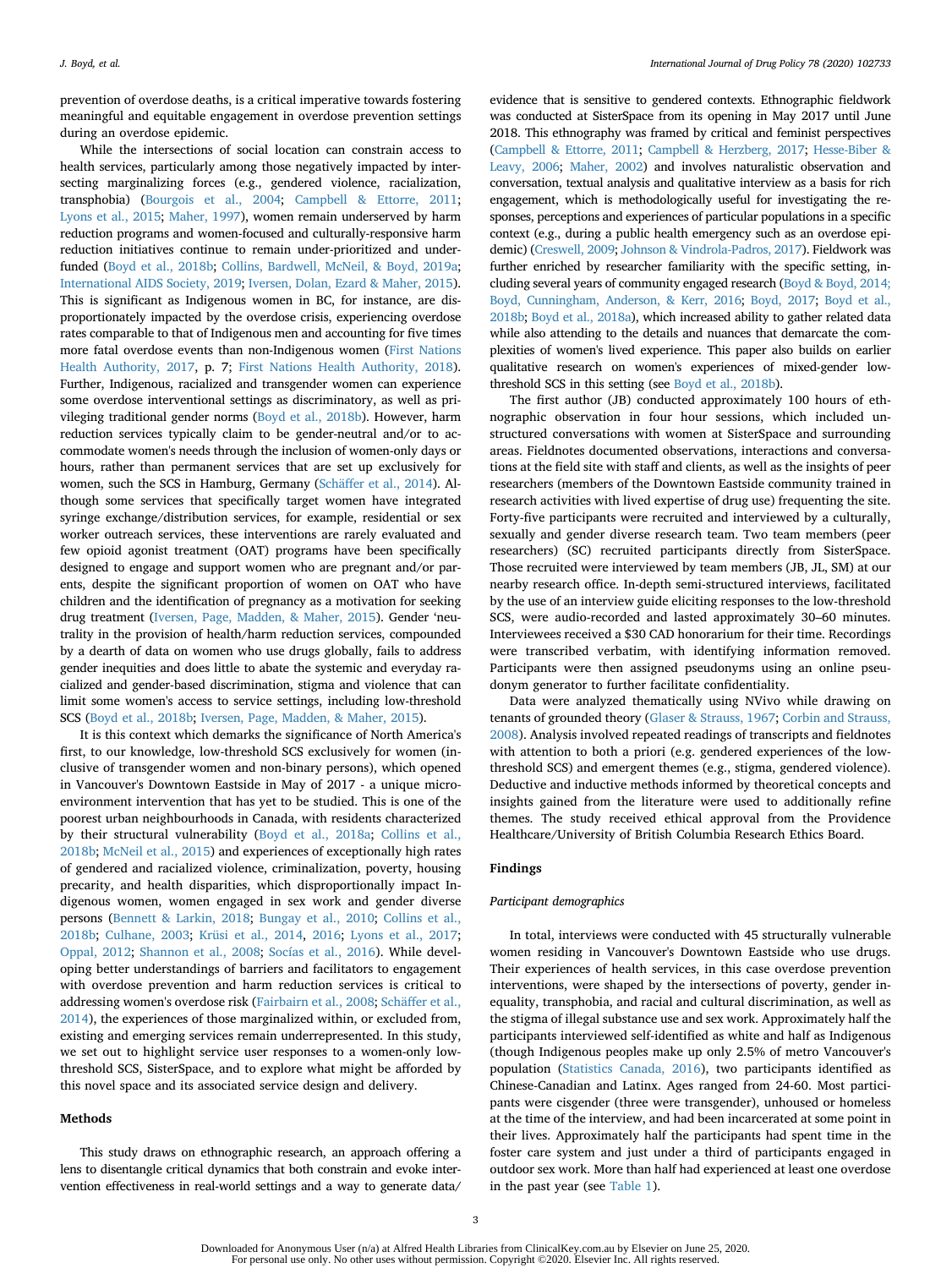Demographics.

## <span id="page-3-0"></span>**Table 1**

| Participant characteristics                                  | n(%)<br>$N = 45$ |
|--------------------------------------------------------------|------------------|
| Age                                                          |                  |
| Mean                                                         | 38 years         |
| Range                                                        | $24-60$ years    |
| Gender                                                       |                  |
| Cis-gender                                                   | 42 (93.3%)       |
| Transgender                                                  | 3(6.7%)          |
| Race/Ethnicity <sup>a</sup>                                  |                  |
| <b>White</b>                                                 | 24 (53.3%)       |
| Indigenous                                                   | 23 (51.1%)       |
| Latinx                                                       | $1(2.2\%)$       |
| Chinese-Canadian                                             | $1(2.2\%)$       |
| Housing Status at Time of Interview                          |                  |
| Housed                                                       | 17 (37.7%)       |
| Unhoused                                                     | 28 (62.2%)       |
| <b>History of Foster Care</b>                                |                  |
| Yes                                                          | 22 (48.9%)       |
| Nο                                                           | 21 (46.7%)       |
| No answer                                                    | 2(4.4%)          |
| <b>Previous Incarceration</b>                                |                  |
| N/A                                                          | 16 (35.5%)       |
| Ever                                                         | 29 (64.4%)       |
| Past year                                                    | 10 (22.2%)       |
| Past month                                                   | $1(2.2\%)$       |
| Income Generation in 30 days Prior to Interview <sup>a</sup> |                  |
| Full-time Employment                                         | $2(04.4\%)$      |
| Sex Work                                                     | 14 (31.1%)       |
| Drug Dealing                                                 | 16 (35.5%)       |
| Boosting                                                     | 13 (28.8%)       |
| Recycling/Binning                                            | 10 (22.2%)       |
| Social Assistance                                            | 23 (51.1%)       |
| Overdose in Last Year Prior to Interview                     |                  |
| One.                                                         | 9(20%)           |
| Two                                                          | 3(6.7%)          |
| Three or more                                                | $5(11.1\%)$      |

<span id="page-3-1"></span><sup>a</sup> Participants could select more than one.

*The space: Affording basic provisions in a context of social-structural marginalization and an overdose epidemic*

SisterSpace is the first official women-only SCS in Canada and during the study period approximately 65-75 women visited the site each day ([Atira Women's Resource Society 2018\)](#page-7-22). Many participants compared their experiences at SisterSpace to other mixed-gender SCS. Accounts located the site as significant, in that the space and emergent atmosphere, coproduced by the physical set-up, specific operating policies and practices and social relations, afforded possibilities beyond overdose prevention by attending to some of service users' fundamental needs (e.g., the provision of a welcoming, non-chaotic environment, food, and relaxed time limits) that they described as not consistently attended to at other mixed-gender and sanctioned SCS in our setting.

## *De-medicalizing substance use service settings*

Participant accounts demonstrated that women valued SisterSpace for facilitating the prevention of overdose deaths in a less-institutional environment than other SCS they had frequented. 'Rose', a 35-year-old Indigenous woman, described the non-institutionalized setting as fostering social engagement.

*It feels like you're not in an injection gallery. When you're at SisterSpace it feels like you're at a friend's or your place or wherever. Like it's not like a facility. It's more open. It's not isolated. You can converse when you're using.*

'Mireya', a 40-year-old white woman, noted, "*It's not as regimented, it's just more relaxed*." 'Lauren', a 33-year-old Indigenous woman, noted that she frequented SisterSpace because "it's safe" as "it's made for that" [overdose prevention when injecting (inhalation is prohibited)] but

explained that compared to other SCS she had been to, SisterSpace was also more welcoming:

*There's a difference. [SisterSpace is] more friendly. This one, you get your own nice space and everything.*

The less 'regimented,' more 'social' atmosphere enabled some women a sense of having their basic needs attended to. Getting *"your own nice space,"* as described by Lauren, garners significance in a context of deprivation (e.g., poverty; being unhoused) that is often mirrored in the stark, stripped down, spaces of low-income housing and more medicalized harm reduction services operating in Vancouver's Downtown Eastside.

Participant sentiments regarding the site's atmosphere were consistent with fieldwork observations of SisterSpace's physical set-up, which consisted of an open-concept space, uncluttered, with soft chairs, a couch, plants, a few movable screens for privacy, a large communal table as well as wall-paper depicting a nature setting alongside the side wall. Most distinct (absent from other local SCS) when entering the site was the colourful hand-made artwork by clients and staff displayed on the back wall (many with cultural and political references: e.g., feathers, which have symbolic meaning for some Indigenous nations in Canada; slogans such as, 'women just want to have fun-damental rights' and 'she persisted'). Such images, representing women's creativity and input into the production of the physical space, further constituted the setting as both non-institutional and inclusive.

## *Food scarcity*

Operational policies responding to women's needs beyond overdose prevention further facilitated participant engagement at SisterSpace. We observed that, similar to other SCS in Vancouver's Downtown Eastside [\(Boyd et al., 2018b](#page-7-1)), SisterSpace provided harm reduction supplies, e.g., clean rigs and needle disposal boxes, cookers, filters, single-person tourniquets, alcohol swabs, sterilized water packs, and fentanyl testing strips. Unlike most other SCS in our setting, tampons were also available and food was provided, including cereal, yogurt, juice, and pastries. 'Kiley', a 39-year-old Indigenous woman, appreciated the atmosphere and characterized the provision of food, not routinely provided at other SCS in the Downtown Eastside (as observed in previous fieldwork, [Boyd et al., 2018b](#page-7-1)), as a privilege:

*[It's] pretty nice and cozy and they have snacks and stuff like that there for the ladies, so I think that's an extra privilege…*

Similarly, 'Doro', a 32-year-old Indigenous woman, emphasised food as significant to economically marginalized women lacking food security.

*For me it's nice and quiet, relaxing…They feed you. It's huge. Especially when you're starving you know.*

Sister Space responded to the structural and everyday violence shaping the lives of women who visited the site in myriad ways. While providing food seemed to increase participant engagement and engender a sense of support, it also mediated the impacts of, at least in the short term, women's economic marginalization.

#### *Accommodating diverse drug using practices*

Participant accounts also emphasised appreciation for the relaxed time limits. 'Ayesha', a 38-year-old Indigenous woman, explained that she had frequented all of the SCS in the area and, when asked to elucidate some of their differences, described mixed-gender SCS as overcrowded, chaotic, and occupied by men. She characterized these attributes as counter to spaces that allow for reflection, agency over drug consumption, and pleasure:

*The other ones, they just cattle you in like you're a cat, like a cow, and they just want you to do your thing and go. Like, they just, like, shuffle, shuffle.…there is chill spaces, but, I mean, they're overcrowded. There's*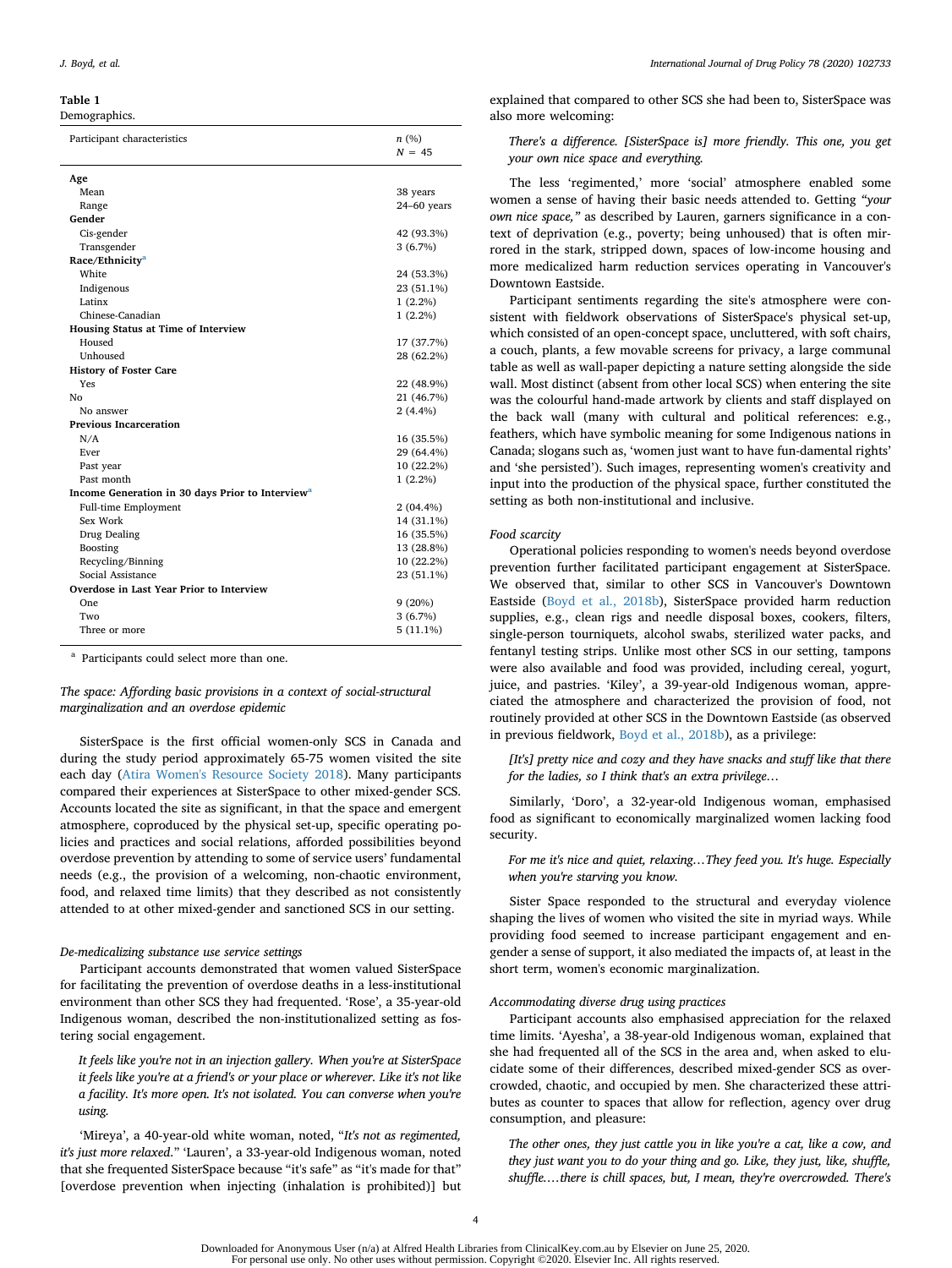*always guys there and, I don't like them, like, the men with the ego thing, and they… they're always, like, really aggressive, and it's really, It's like a shit show in there, in those [consumption] galleries. And, like, most places you want to be quiet, and, like, you know, you just want to collect your thoughts, and just, like, do your thing and enjoy it. Those other places, they're just fucking chaotic, man. Like, who wants to be in a chaotic spot when you're getting high on speed? It's like double-whammy, you know?*

We further observed that relaxed time limits accommodated diverse drug using practices, particularly for women preferring to stagger the consumption of their drugs during a single visit to the site in order mitigate overdose risk. This was achieved by repeatedly consuming small amounts of their drugs over a longer period of time. SisterSpace did not have as high a volume of clients as other SCS in the area, although numbers increased over the course of fieldwork. As 'Max', a 30 year-old white woman, explained, "I just love the quietness." A calm, 'quiet' environment was significant for structurally marginalized women in this setting, as they are particularly vulnerable to everyday gendered and racialized violence (experiences that do not foster tranquility) and are often unhoused or precariously housed in men-dominated settings characterized by gendered violence ([Collins et al., 2018b](#page-7-17); [Collins, Boyd, Hayashi et al., 2020](#page-7-23)) and are, therefore, less likely to have a 'quiet' space of their own.

The wealth of service users' accounts highlighting basic provisions in the context of an overdose epidemic emphasizes the acute impoverishment experienced by participants and the imperative of establishing such provisions as the norm, rather than exceptions. Possibilities for attending to basic needs materialized through the space, through service policies, and how it was configured, but also in relation to participant's socio-structural marginalization, through which opportunities for basic necessities were both limited and constrained. As the following section elucidates, the service afforded other possibilities, including alternate ways of caring.

# *(Destigmatising) Possibilities: Affording agency, knowledge sharing and reciprocal relations of care*

A key aspect of SisterSpace's service design and delivery, marking it as distinct from other mixed-gender and sanctioned SCS in our setting, was the demarcation of the space as women-only (transgender and nonbinary inclusive) and the all women peer staffing model. The possibilities afforded by these two policies, highlighted in participant quotes below, include increased ability for expression and agency, reciprocal relations of care and the situating of women who use illegal drugs as knowledge producers within a broader context of pervasive stigma.

Participants unequivocally expressed appreciation for the site's formal attention to gender and its intersection with diverse social locations in a health care service provision. This was enabled by the woman-only policy and some operational efforts towards cultural safety and inclusion (e.g., a diversity of peer staff and Indigenous practices such as smudging—a cleansing ceremony practiced by many Indigenous communities involving the burning of a small bundle of sacred herbs). While participants articulated SisterSpace's utility in protecting them from fatal overdose, their accounts indicate the service's potential for the co-production of a non-misogynistic, intentionally socially and culturally supportive, and accepting womencentered environment.

Women's descriptions of SisterSpace emphasized a particular level of comfort not being met at mixed-gender sites due to the presence of men, which they attributed to fostering space for increased expression among clients. 'Loretta', a 45-year-old Indigenous woman, explained that the absence of men also enabled woman to be less *defensive* and more *vocal*:

*R: [SisterSpace] It's more down and personal. And not only that; when you get a group of women together, there's a certain lingo in the air, you* *know, with the… just being a woman, the essence of woman, right? So it's a little bit more comfortable, more open space. We're more open to each other. We don't feel we have to be defensive or hide, you know? That sort of thing.*

*I: Have you felt that way at other [SCS] sites, that you had to hide or be defensive?*

*R: Not so much hide, but just not say so much or speak so much, you know what I mean? Or share so much.*

Loretta noted that because of the heighted sense of comfort she experienced at SisterSpace, she no longer frequented other SCS: *"I just go to SisterSpace now. That's it […] Every day. Every day. Morning and night."* Similarly, 'Brenda', a 60-year-old Indigenous woman, expressed unequivocal appreciation for SisterSpace and peer staff rooted in feelings of safety and love:

*It's a really, really good environment. I feel comfortable. I feel safe. I eat a lot, you know what I mean, like they [peer staff] seem like they're little hostesses and they're just like 'May I get you something?' and they're very kind and loving and compassionate. I love it there.*

Interactions between women actively constituted the site as a space that centered women's voices, experiences and needs; for example, providing space to communicate how SisterSpace could better address their health and well-being (i.e., the need for food, overnight hours, and more Indigenous-focused programming). Enhanced ability to be vocal and participate in the space was particularly significant for Indigenous women who often described feeling undervalued and/or socially excluded in other service settings.

A number of women located their heightened sense of wellbeing experienced at SisterSpace with it being a women-centered space, in that it fostered a sense of shared acceptance that itself was further enabled by the peer-led gender and racially diverse staffing model. As peer staff were women from the community who used drugs, participants emphasized respect for peer workers' knowledge and expertise garnered from lived experience, their capacity for empathy and lack of judgement, and the sense of inclusivity it fostered. This is significant given research detailing the pervasive stigma and discrimination encountered in Vancouver's health care/service settings by Indigenous, racialized and marginalized women and transgender people who use drugs and/or are involved in outdoor sex work [\(Boyd et al., 2018a](#page-7-16); [Goodman et al., 2017](#page-8-49); [Lyons et al., 2015;](#page-8-33) [Socías et al., 2016\)](#page-9-2).

'Lottie', a 43-year-old white woman, explained that after trying other SCS, she began only frequenting SisterSpace for a variety of intersecting reasons including the women-only setting, and less stigmatizing staff:

*R: I like SisterSpace. You know, for all girls, I liked the vibe there. It was good.*

*I: Yeah. What do you mean, for all girls?*

*R: Like for just women only. Like I thought it would be more… I thought it would be different. But no, I liked it. It was good. [….] The other injection sites, they're more regimented. Like and the staff are rude, I find, to you. It's more personable there [at SisterSpace].*

*I: What makes it personable?*

*R: The staff. They're really caring. I think they go out of their way to make you feel good. Which is good, because people look down their nose a lot at addicts, and they kind of just… they're there to make you feel comfortable. Like it's good for everything, really.*

Lottie's comments speak to the stigma impacting people who use illegal drugs, which is particularly heightened for women [\(Boyd, 2015](#page-7-0); [Campbell, 2000;](#page-7-5) [Campbell & Herzberg, 2017;](#page-7-6) [International Aids](#page-8-35) [Society, 2019\)](#page-8-35). Participant accounts demonstrate that peer staff with lived expertise of drug use, and the women who use the site, were

Downloaded for Anonymous User (n/a) at Alfred Health Libraries from ClinicalKey.com.au by Elsevier on June 25, 2020. For personal use only. No other uses without permission. Copyright ©2020. Elsevier Inc. All rights reserved.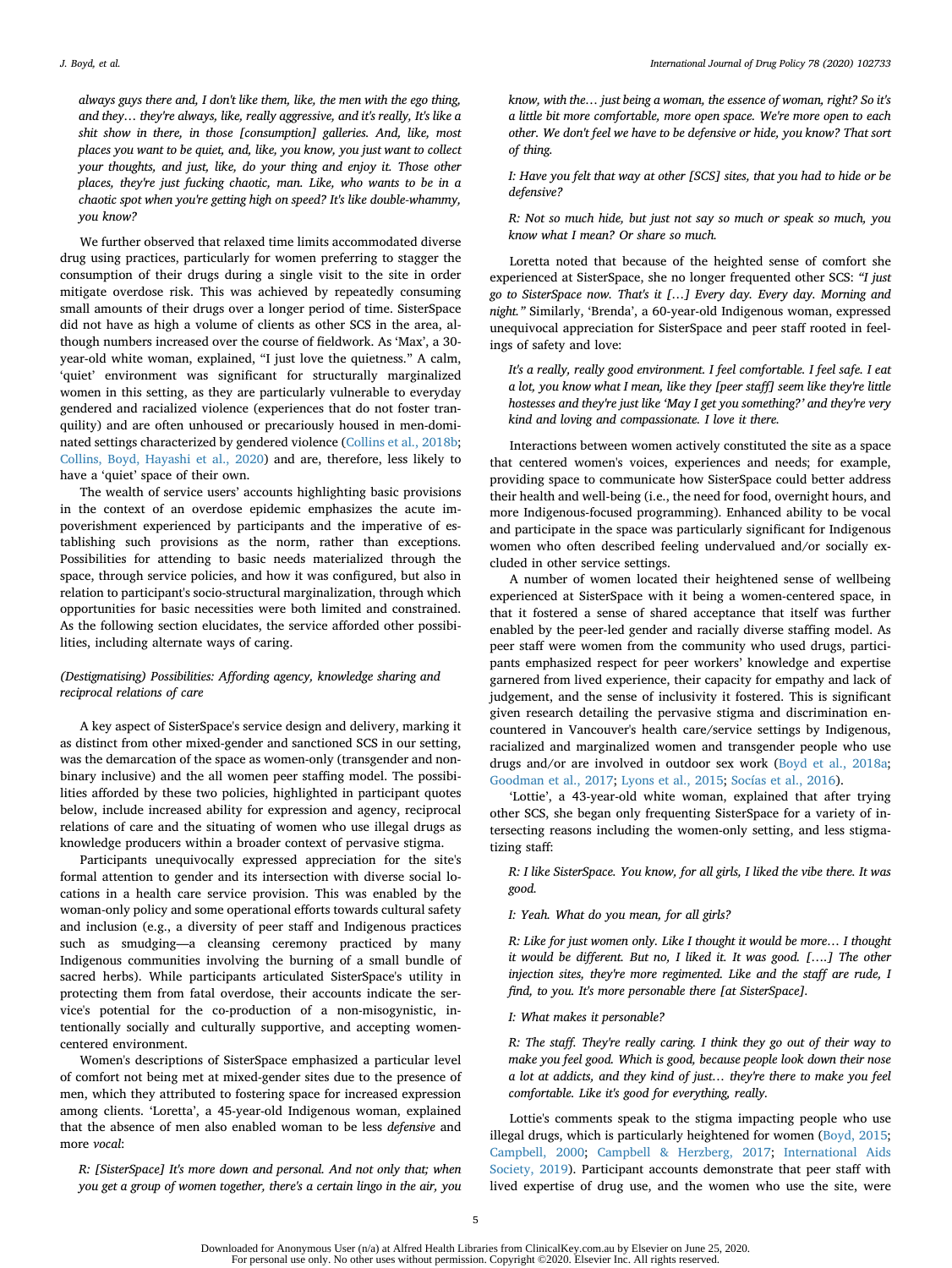responding to the overdose crisis "in a careful and sensitive manner" ([Farrugia et al., 2019,](#page-8-21) p. 438). 'Diane', a 32-year-old white, transgender women, described experiencing SisterSpace as more transgender inclusive than other services, though transgender women and non-binary persons represented a minority in the space:

*I: I'm curious actually what brought you to start using Sister Space?*

*R: Well being trans because I am trans, you know like it's, it can be really uncomfortable in a lot of places even though Vancouver's great, accepting […] we didn't want to try or expose yourself to that, uh, hate. SisterSpace is a safe place.*

*I: It's a safe place [Yeah] and because it is trans inclusive?*

*R: Very inclusive [….] The ladies that are there in the morning are awesome, they're so awesome […] I've always felt great and welcomed and you know it was really hard for me to go there to be honest cause when I started going there I was just still kind of figuring everything out and where this is all going and, uh, and yeah and then seeing girls that I know, that know me I guess or whatever and being whole and being super positive about it was nice and it's cool and yeah, I mean it's a great place.*

'Cherry', a 35-year-old white woman, also spoke about feeling cared for in a manner distinct from other SCS:

*Honestly, for me, I just really like the girls that work there, they are really nice. They're different than any… like all the rest of the people that work at any of those [other] places in the entire city, the ones they have there [at SisterSpace) are like awesome…. They just feel like, I don't know, it's just like my mom kind of. Reminds me of my mom.*

Participants represented peer staff (and each other) as more diverse than conventional depictions of women who use illegal drugs—as simultaneously caring, as women in positions of authority and as having expertise in drug use.

An important outcome of high participant comfort with the womencentered, peer-led environment was engagement and knowledge sharing between SCS clients and staff, particularly in relation to toxic drug events and connection to services—providing crucial support for those most marginalized. Ethnographic observation documented women regularly sharing experienced-based information in non-stigmatizing ways on a range of health-related topics including drug toxicity, shelter, accessing detoxification and OAT, and safer sex work tips (e.g., avoiding bad dates).

Due to peer involvement by women from the local community, conventional gender relations and power hierarchies within care practices between service provider and clients were less apparent (though still existent), affording the possibility for reciprocal relations of care, as staff were also impacted by negative gendered discourses, discrimination, stigma and structural violence. In contrast to service and health settings where care is experienced by women who use illegal drugs as discriminatory [\(Boyd, 2015;](#page-7-0) [Bungay et al., 2010](#page-7-7); [VANDU women's care team, 2009\)](#page-9-4), participants' accounts highlight the conditions of care produced at SCS as having destigmatizing potential. Thus, enhancing the uptake of this particular low-barrier SCS.

# *Affording safety: Attending to intersecting gendered violence in service provision and design*

Participants' experiences were shaped by a constellation of acute gendered violence, that coincided with and sometimes superseded attention to minimising overdose-related harm. Women who use illegal drugs, especially those that are poor, racialized and gender diverse and/ or engaged street-based sex work, experience heightened incidences of everyday violence, framed by structural violence ([Bungay et al., 2010](#page-7-7); [Boyd, 2015;](#page-7-0) [Maher, 1990,](#page-8-5) [1992;](#page-8-6) [International AIDS Society, 2019](#page-8-35); [Shannon et al., 2008](#page-8-15)). A central component of participant expressions of well-being in a women-centered space were also due to an absence of

unwanted men's attention and violence encountered in other settings. For instance, Max, a 30-year-old white woman, experienced SisterSpace as non-threatening: "*[SisterSpace] is quiet and nonthreatening, there is no anxiety." '*Amira', a 28-year-old white woman, more directly attributed her heightened sense of safety at SisterSpace to the absence of predatory male violence:

*Yeah [I feel safe]. Even their [client's] boyfriends, the staffs' boyfriends aren't even allowed in there [SisterSpace]… because like guys will fucking prey on fucking chicks that are high.*

Similarly, 'Sam', a 32-year-old Indigenous woman, explained that the absence of men at SisterSpace "makes [me] feel safe." When asked if she had experienced men's violence at mixed-gender SCS, she explained that she hadn't, but that past negative experiences with men led her to prefer SisterSpace:

*No, I have had negative experiences with men in the past though. That's why I'll go to the SisterSpace because there's just women there.*

Some participants, such as Lottie, described being "threaten[ed]" by men they knew when at mixed-gender SCS. A number of participants further linked the overdose epidemic to the missing and murdered women epidemic in Canada [\(Bingham et al., 2014;](#page-7-24) [Oppal, 2012](#page-8-43)), foregrounding the ways in which Indigenous women are particularly impacted by both. Ayesha, for instance, expressed frustration with both the general public and law enforcement for their apathy (symbolic violence) in relation to both epidemics. When asked about SisterSpace and its function during the overdose crisis, she explained that:

*First Nation women that are alone, they're the target [of overdose]. They're the prime meat. It's like Pickton [the serial killer infamous for targeting Indigenous women and sex workers in the neighbourhood]. They're the prime target of it all. [….] I'm like, you guys all know what the fuck's going on. Why are you doing this stupid shit? (38-year-old Indigenous woman)*

Ayesha's comment speaks the intersections of racial and gender discrimination, framed by the structural violence of drug criminalization, gender inequality, poverty and colonialism, that (re)produce everyday violence and enable inadequate responses to women's health, including overdose risk.

Whereas the interior of SisterSpace symbolically represented a haven from men's violence, it was not entirely divorced from it. For instance, on some occasions, disparaging comments could be heard from men outside (e.g., 'this is sexist too') and shortly after it opened a man threw a brick through the site's front window in a fit of anger. Loretta noted that, while some men's responses were inappropriate and disrespectful, SisterSpace functioned as a private site of pleasure for women:

*Don't think you can stop here and check out the girls and that. No, this is their private space and this is their pleasure space. Please keep on moving, right?*

The casual conversations within SisterSpace during fieldwork conveyed the ability of women accessing the space to give voice to how women who use illegal drugs were dealing with discrimination and stigma, everyday male violence (e.g., intimate partner, predatory) and, more acutely, structural violence on an on-going basis outside of the site (e.g., poverty). One staff jokingly relayed that it was suggested SisterSpace be named 'Bed Bugs & Beyond' during a naming brainstorm session –a play on words that simultaneously evoked gendered consumerism through the name of a popular domestic retail company, "Bed, Bath & Beyond," contrasted with a space outside of ('beyond') the dire living conditions, housing precarity, and severe marginalization that most SisterSpace clients contend with. It is the cumulative impact of the intersection of these disparities which also served as barriers to SCS access for some women. For instance, Rose, 35-year-old Indigenous woman, explained that even a women-only site does not ensure

Downloaded for Anonymous User (n/a) at Alfred Health Libraries from ClinicalKey.com.au by Elsevier on June 25, 2020. For personal use only. No other uses without permission. Copyright ©2020. Elsevier Inc. All rights reserved.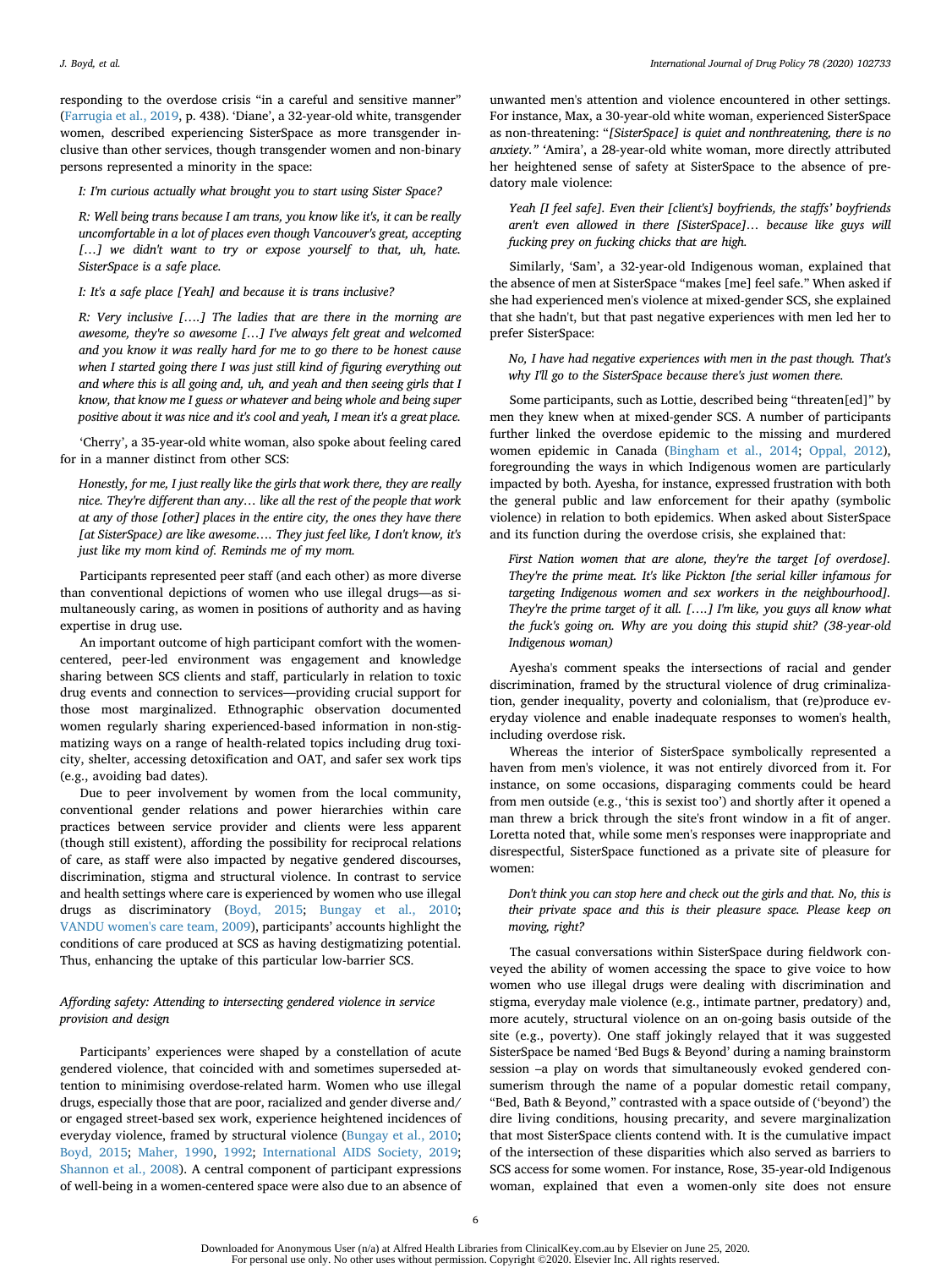equitable engagement as pregnant women and women with children may not access the site due to fears of child apprehension:

*I've never seen a pregnant woman in there [SisterSpace], first of all, and I never seen anyone I know who has their kids. I think they would be discouraged because they don't want people to see them and call the Ministry [of Children and Family Development] on them. So I don't think… like I wouldn't go there if I had my…[kids].*

Though SisterSpace staff expressed efforts of increased support for pregnant women accessing the site, stigma and fear of repercussion, formalized through the legal regulation of women who use illegal drugs, particularly those pregnant and/or parenting and/or Indigenous, remains a substantial barrier to these life-saving services. Vocalized among women at SisterSpace, not encountered during fieldwork at mixed-gender low-threshold SCS in our setting ([Boyd et al., 2018b](#page-7-1))), was the on-going struggle and heartbreak incurred from child custody issues, including dealing with ex-spouses and foster care through the Ministry of Children and Family Development and the courts, as well as the lack of options offered women pregnant and/or parenting seeking housing and also treatment services. Indeed, as one exits SisterSpace, generally accompanied by the mantra "be safe," it is near impossible to overlook the neighbouring graffiti on walls and doors commenting on a range of marginalized women's and Indigenous issues, particularly violence and child apprehension: "I miss my sisters"; "I wish I was with my kids instead of here. I miss them so much"; "Foster care operates in BC as the new name for residential school."

### **Discussion**

Our findings outlined the value of initiatives that engage with sociostructural factors beyond the often narrow focus of overdose prevention and that account for the complex social relations that constitute such initiatives. Our findings also underscore that a women-only lowthreshold SCS is a vital environmental intervention that can afford significant possibilities that include, but are not limited to, overdose prevention within a context where women are marginalized within a drug scene comprised predominantly of men, and contend daily with the intersections of structural (e.g., poverty, colonialism), social (e.g., discrimination, stigma), symbolic (e.g., normalizing disparity) and everyday gendered and racialized violence (e.g., interpersonal), heightened during an overdose epidemic [\(Bennett, Larkin, 2018](#page-7-18); [Boyd et al.,](#page-7-1) [2018b;](#page-7-1) [Collins et al., 2018b](#page-7-17); [Martin & Walia, 2019](#page-8-50)). Participants emphasized the significance of a welcoming substance use service setting that attended to experiences of food scarcity and accommodated diverse drug using practices. While not uniquely gendered, participants' consistent highlighting of these basic provisions emphasizes: 1) these were not universally provided at other SCS, and; 2) that women participants experienced attention to basic needs as significant, precisely because of the uniquely gendered pervasive stigma and structural violence they experience. The women-only environment and diversity of women staff with lived experience of drug use afforded participants possibilities for agency (among those more often defined as victims), knowledge sharing (e.g., of drug-related experiences more often defined through or absent form men's perspectives) and possibilities for reciprocal care and support, distinct from asymmetrical hierarchies of care present in other patient-provider-based relations [\(Boyd et al.,](#page-7-25) [2016;](#page-7-25) [Browne & Fiske, 2001\)](#page-7-26). Most significantly, the service provided a temporary reprieve from some forms of everyday violence, stigma, and drug-related risks and harms, allowing for women to constitute the space in diverse ways—generating the potential for belonging while building resilience and resistance to ongoing structural violence and negative discourses about (racialized and gender diverse) women who use illegal drugs.

Structurally vulnerable women who use illegal drugs navigate an on-going complex matrix of institutional control as clients of a range of medical and social services and as subjects of the criminal justice

system [\(Boyd, 2015;](#page-7-0) [Campbell & Ettorre, 2011](#page-7-8); [Fraser & va](#page-8-3)[lentine, 2008](#page-8-3); [Greenfield et al., 2007](#page-8-51); [Paltrow & Flavin, 2013\)](#page-8-7). Indigenous women's experiences in our setting are further shaped by gendered colonial discourses that shape Canadian legislation (including the reserve system and the governance of the residential school system), and subsequent foster care and child protection services ([Million, 2013](#page-8-52), [Denison, Varco & Browne, 2014;](#page-8-53) [Turpel-Lafond & Kendall, 2009](#page-9-5)). It is therefore significant, though not surprising, that participants placed particular value on the non-medicalized setting of SisterSpace, addressing basic fundamental needs such as food (amidst entrenched poverty), temporary shelter (amidst housing insecurity) and overdose reversal (amidst an overdose crisis), as well as a reprieve from gendered and racialized violence, misogyny and punitive policing practices endemic within the neighbourhood ([Bennett & Larkin, 2018;](#page-7-18) [Collins et al.,](#page-7-17) [2018b;](#page-7-17) [Martin & Walia, 2019;](#page-8-50) [Oppal, 2012](#page-8-43); [Shannon et al., 2008](#page-8-15)). These findings indicate compelling reasons for moving beyond conventional and gender-neutral interventions, towards ones that reflect frameworks that consider the underlying intersectional structural, social and environmental drivers of drug-related harms, including overdose ([Campbell, 2012;](#page-7-27) [Campbell & Herzberg, 2017;](#page-7-6) [Rhodes, 2009](#page-8-20); [Dasgupta, Beletsky & Ciccarone, 2018](#page-8-54); [Reinarman & Granfield, 2015](#page-8-55)).

Feminist theorists have long discussed the importance of womenand population-specific community-based spaces for women who use illegal drugs, specifically in response to the male-centeredness of prevention and treatment paradigms which fail to account for women's diverse and unique social and health concerns, including increased stigma, often positioning women as deviant, non-conforming and at risk ([Campbell & Ettorre, 2011\)](#page-7-8). Women who use illegal drugs are "doubly" impacted by both service providers and men who access said services ([Fraser & valentine, 2008\)](#page-8-3). However, our study indicates that a womenonly SCS affords destigmatizing potential, which we argue served to coproduce "different capacities for, and subjects of, care" ([Farrugia et al.,](#page-8-21) [2019,](#page-8-21) 433). Critical scholars argue that concepts of care are contested, complex, and not fixed; however, it is argued, analyses attentive to the politics of care can afford new possibilities and actions for overdose prevention [\(Boyd et al., 2016;](#page-7-25) [Buse et al., 2018;](#page-7-28) [Farrugia et al., 2019](#page-8-21); [Latimer, 2018\)](#page-8-56). In our study, we argue that overdose prevention at SisterSpace is not divorced from the "social relations that give rise to it" ([Farrugia et al., 2019,](#page-8-21) p. 439). Care was diverse, but afforded challenges to conventional conceptualizations of people who consume illegal drugs as uncaring ([Farrugia et al., 2019\)](#page-8-21), women who use illegal drugs as deviant and/or victims [\(Boyd & Boyd, 2014](#page-7-19)); and drug use as antithetical to health ([Moore et al., 2017](#page-8-23)).

The involvement of people with lived experience working in overdose prevention has increased significantly in BC [\(Kennedy et al.,](#page-8-29) [2019\)](#page-8-29). Overdose prevention in 'gender-neutral' spaces can reproduce dominant gendered and intersecting racialized power relations, limiting access for women and gender minorities who fear violence and/or discrimination from men staff and clients [\(Boyd et al., 2018b](#page-7-1)). Significantly, participants described SisterSpace as a refuge from male violence. Recognizing that women-led peer spaces are not free of power hierarchies, our findings nevertheless suggest the potential of women staff with lived experience of drug use, as well as other diverse intersecting social locations (e.g., lived experience of sex work, poverty, racial discrimination, and/or transphobia), can potentially co-produce alternative environments that challenge societal stereotypes and discrimination against women who use illegal drugs as well as offer supports, as previous research on women peers in a drug user union ([Boyd](#page-7-19) [& Boyd, 2014\)](#page-7-19) and the effectiveness of Indigenous peer-led interventions, has indicated ([Carter & MacPherson 2013](#page-7-29); [Marshall, 2015](#page-8-57); [Mooney-Somers et al., 2009](#page-8-58)). Experiences of SisterSpace were not fixed, but rather co-produced by a set of changing relations (eg., participant experiences constituted and were constituted by operating policies), producing particular affordances such as safety and alternate relations of care ([Fraser, Moore & Keane, 2014;](#page-8-59) [Fraser, Treloar, Gendera and](#page-8-25) [Rance, 2017;](#page-8-25) [Farrugia et al., 2019\)](#page-8-21).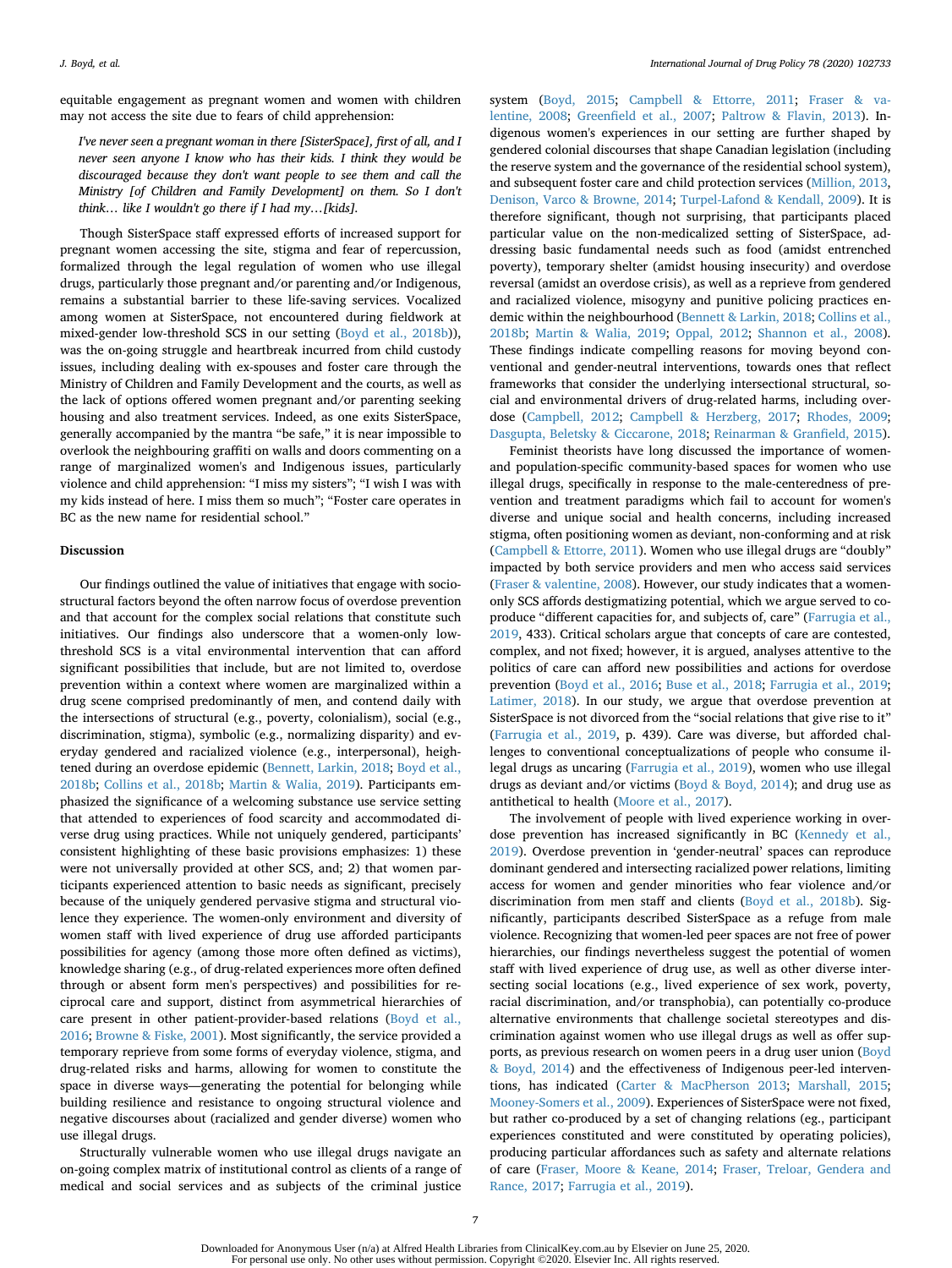This study has limitations. As participants were recruited solely from SisterSpace, women who could not or did not wish to access the site are not represented. Findings are therefore specific to a particular gender-specific low-threshold SCS in Vancouver and not representative of the experiences of all women who use illegal drugs nor transferable to all harm reduction/SCS settings. In particular, the experiences of transgender, two-spirit, gender fluid and non-binary participants are underrepresented and beg further analysis, particularly in relation to the potential essentialism "women-specific" spaces may incur. This study was undertaken in a localized urban location with alarmingly high overdose mortality, thus might yield different results under less life-threatening/challenging circumstances. In addition, SisterSpace was not divorced from power hierarchies. The threat of child apprehension, remains a constant barrier to marginalized women accessing harm reduction services [\(Boyd, 1999;](#page-7-4) [2015](#page-7-0); [Kenny et al., 2015](#page-8-60)), including low barrier SCS such as SisterSpace, while gaps in access for gender diverse people [\(Lyons et al., 2015\)](#page-8-33) and cultural relevance for Indigenous women remain salient in efforts towards Indigenizing harm reduction ([First Nations Health Authority 2017;](#page-8-36) [First Nations Health](#page-8-37) [Authority, 2018](#page-8-37); [LaValley et al., 2018](#page-8-61); [Marshall, 2015\)](#page-8-57). Having a voice is crucial for Indigenous women, who remain systemically socially excluded from health policies even though research indicates Indigenous autonomy is necessary to reduce health inequities [\(Belle-Isle, Benoit, &](#page-7-30) [Pauly, 2014](#page-7-30)); [Million, 2013](#page-8-52)).

In conclusion, our findings highlight that under the constraints of prohibition and amidst pervasive structural, symbolic and everyday violence, SisterSpace represents an innovative, and effective non-institutionalized and potentially life-saving approach to women-centred harm reduction, including overdose. Women's experiences of illegal drug use and institutional settings, including harm reduction services, are gendered, while gendered forms of stigma, structural and everyday violence inform the experiences of women who use illegal drugs ([Bungay et al., 2010](#page-7-7); [Iversen, Dolan, Ezard & Maher, 2015](#page-8-0); [McNeil et al., 2014](#page-8-62); [Rhodes et al., 2012](#page-8-12)). Provision of and equitable access to SCS for diverse populations remains critical to overdose response, particularly during a crisis and without legal access to safe, unadulterated drugs. Supervised consumption sites, however, remain limited in scope if they fail to address the broader social and structural factors that comprise the root causes of harm associated with illegal drug use and politics of care [\(Farrugia et al., 2019](#page-8-21)); [Dasgupta et al.,](#page-8-54) [2018;](#page-8-54) [Marshall, 2015](#page-8-57); [Rhodes et al., 2012\)](#page-8-12). There remains an urgent need to reexamine how structural drivers (including drug laws and policies) contribute to the overdose crisis and the implementation overdose interventions, including increased attention to how gendered discourses on drug use, and the intersection of factors such as poverty, criminalization, systemic racism, gender inequality and transphobia, structure the lives, as well as the deaths, of women who use illegal drugs.

## **Conflict of Interest Statement**

None.

## **Acknowledgements**

This article is dedicated to Sandra Czechaczek who passed away prior to publication. We would like to express immense gratitude to the participants for their insights and expertise, without which this work would not have been be possible. We also thank SisterSpace and Atira Women's Resource Society, which operates SisterSpace, as well as research assistants at the BCCSU for their assistance. We further acknowledge that this work took place on the unceded territories of the xwməθkwəyəm (Musqueam), Skwxwú7mesh (Squamish), and ̓ selílwitulh (Tsleil-waututh) Nations. This study was funded by the Canadian Institutes of Health Research (CIHR; PJT-155943) and the US National Institutes of Health (NIH; R01DA044181). Jade Boyd is

supported by funding from NIH (R01DA044181). Jennifer Lavalley and Samara Mayer are supported by CIHR Doctoral Awards. Ryan McNeil is supported through a CIHR New Investigator Award and Michael Smith Foundation for Health Research Scholar Award.

#### **References**

- <span id="page-7-12"></span>[Ahmad, F, Rossen, L, Spencer, M, Warner, M, & Sutton, P \(2018\).](http://refhub.elsevier.com/S0955-3959(20)30074-8/sbref0001) *Provisional drug overdose death counts.* [United States: National Center for Heatlh Statistics.](http://refhub.elsevier.com/S0955-3959(20)30074-8/sbref0001)
- <span id="page-7-22"></span>Atira Women's Resource Society. (2018). SisterSpace Program Update: August 2018. Author. Accessed April 30, 2019:[https://atira.bc.ca/sites/default/files/](https://atira.bc.ca/sites/default/files/SisterSpaceUpdate_July%2031%202018.pdf) [SisterSpaceUpdate\\_July%2031%202018.pdf.](https://atira.bc.ca/sites/default/files/SisterSpaceUpdate_July%2031%202018.pdf)
- <span id="page-7-13"></span>BC Coroners Service. (2019). Illicit drug toxicity deaths in BC – January 1, 2009 – October 31, 2019 [Internet]. Burnaby; 2019. Available from:[https://www2.gov.bc.ca/gov/](https://www2.gov.bc.ca/gov/content/life-events/death/coroners-service/statistical-reports) [content/life-events/death/coroners-service/statistical-reports](https://www2.gov.bc.ca/gov/content/life-events/death/coroners-service/statistical-reports).
- <span id="page-7-30"></span>Belle-Isle, L., Benoit, C., & Pauly, B (2014). Addressing health inequities through social inclusion: The role of community organizations. *Action research, 12*(2), 177–193. [https://doi.org/10.1177/1476750314527324.](https://doi.org/10.1177/1476750314527324)
- <span id="page-7-18"></span>Bennett, D, & Larkin, D. (2018). *[Project Inclusion: Confronting anti-homeless and anti-sub](http://refhub.elsevier.com/S0955-3959(20)30074-8/sbref0002)[stance user stigma in British Columbia.](http://refhub.elsevier.com/S0955-3959(20)30074-8/sbref0002)* Vancouver, BC: Pivot Legal Society.
- <span id="page-7-24"></span>[Bingham, B, Leo, D., Zhang, R, Montaner, J, & Shannon, K. \(2014\). Generational sex work](http://refhub.elsevier.com/S0955-3959(20)30074-8/sbref0003) [and HIV risk among Indigenous women in a street-based urban Canadian setting.](http://refhub.elsevier.com/S0955-3959(20)30074-8/sbref0003) *[Culture, Health & Sexuality, 16](http://refhub.elsevier.com/S0955-3959(20)30074-8/sbref0003)*(4), 440–452.
- <span id="page-7-1"></span>[Boyd, J, Collins, A, Mayer, S, Maher, L, Kerr, T, & McNeil, R \(2018b\). Gendered violence](http://refhub.elsevier.com/S0955-3959(20)30074-8/sbref0007) [and overdose prevention sites: A rapid ethnographic study during an overdose epi](http://refhub.elsevier.com/S0955-3959(20)30074-8/sbref0007)[demic in Vancouver, Canada.](http://refhub.elsevier.com/S0955-3959(20)30074-8/sbref0007) *Addiction, 113*(12), 2261–2270.
- [Boyd, J, Cunningham, D, Anderson, S, & Kerr, T \(2016\). Supportive housing and sur](http://refhub.elsevier.com/S0955-3959(20)30074-8/sbref0004)veillance. *[International Journal of Drug Policy, 34](http://refhub.elsevier.com/S0955-3959(20)30074-8/sbref0004)*, 72–79.
- <span id="page-7-20"></span><span id="page-7-19"></span>[Boyd, J. \(2017\). \(Re\)visualizing women who use drugs.](http://refhub.elsevier.com/S0955-3959(20)30074-8/sbref0005) *Visual Sociology, 32*(1), 70–80. [Boyd, J, & Boyd, S. \(2014\). Women's activism in a drug user union in the downtown](http://refhub.elsevier.com/S0955-3959(20)30074-8/sbref0006)
- <span id="page-7-25"></span>eastside. *[Contemporary Justice Review, 17](http://refhub.elsevier.com/S0955-3959(20)30074-8/sbref0006)*(3), 313–325. [Boyd, J, Cunningham, D, Anderson, S, & Kerr, T \(2016\). Supportive housing and sur](http://refhub.elsevier.com/S0955-3959(20)30074-8/sbref0008)veillance. *[International Journal of Drug Policy, 34](http://refhub.elsevier.com/S0955-3959(20)30074-8/sbref0008)*, 72–79 PubMed ID: 27453148.
- <span id="page-7-16"></span>[Boyd, J, Richardson, L, Anderson, S, Kerr, T, Small, W, & McNeil, R \(2018a\). Transitions](http://refhub.elsevier.com/S0955-3959(20)30074-8/sbref0009) [in illegal income generation among people who use drugs: A qualitative study on](http://refhub.elsevier.com/S0955-3959(20)30074-8/sbref0009) [recycling and vulnerability to violence.](http://refhub.elsevier.com/S0955-3959(20)30074-8/sbref0009) *International Journal of Drug Policy, 59*, 36–43.
- <span id="page-7-4"></span>Boyd, SC. (1999). *[Mothers and illicit drugs: Transcending the myths.](http://refhub.elsevier.com/S0955-3959(20)30074-8/sbref0010)* Toronto, Canada: [University of Toronto Press](http://refhub.elsevier.com/S0955-3959(20)30074-8/sbref0010).
- <span id="page-7-0"></span>Boyd, SC. (2015). *[From witches to crack moms: Women, drug law, and policy.](http://refhub.elsevier.com/S0955-3959(20)30074-8/sbref0011)* Durham, NC: [Carolina Academic Press.](http://refhub.elsevier.com/S0955-3959(20)30074-8/sbref0011)
- <span id="page-7-3"></span>Boyd, SC. (2018). Gendered drug policy: Motherisk and the regulation of mothering in Canada. *International Journal of Drug Policy*. [https://doi.org/10.1016/j.drugpo.2018.](https://doi.org/10.1016/j.drugpo.2018.10.007) [10.007](https://doi.org/10.1016/j.drugpo.2018.10.007).
- <span id="page-7-9"></span>Bourdieu, P. (2001). *[Masculine domination.](http://refhub.elsevier.com/S0955-3959(20)30074-8/sbref0013)* Oxford: Blackwell.
- <span id="page-7-10"></span>[Bourgois, P, Prince, B, & Moss, A \(2004\). The everyday violence of hepatitis C among](http://refhub.elsevier.com/S0955-3959(20)30074-8/sbref0014) [young women who inject drugs in San Francisco.](http://refhub.elsevier.com/S0955-3959(20)30074-8/sbref0014) *Human Organisms, 63*(3), 253–264. [Browne, A. J., & Fiske, J. \(2001\). First Nations Women's Encounters with Mainstream](http://refhub.elsevier.com/S0955-3959(20)30074-8/opt3LAGsoVAaW)
- <span id="page-7-26"></span>Health Care Services. *[Western Journal of Nursing Research, 23](http://refhub.elsevier.com/S0955-3959(20)30074-8/opt3LAGsoVAaW)*(2), 126–147.
- <span id="page-7-7"></span>[Bungay, V, Johnson, JL, Varcoe, C, & Boyd, S \(2010\). Women's health and use of crack](http://refhub.elsevier.com/S0955-3959(20)30074-8/sbref0015) [cocaine in context: structural and "everyday" violence.](http://refhub.elsevier.com/S0955-3959(20)30074-8/sbref0015) *International Journal of Drug Policy, 21*[\(4\), 321–329.](http://refhub.elsevier.com/S0955-3959(20)30074-8/sbref0015)
- <span id="page-7-28"></span>[Buse, C., Martin, D., & Nettleton, S. \(2018\). Conceptualising 'materialities of care':](http://refhub.elsevier.com/S0955-3959(20)30074-8/sbref0016) [making visible mundane material culture in health and social care contexts.](http://refhub.elsevier.com/S0955-3959(20)30074-8/sbref0016) *Sociology*
- <span id="page-7-11"></span>*[of Health & Illness, 40](http://refhub.elsevier.com/S0955-3959(20)30074-8/sbref0016)*(2), 243–255. Butler, Judith (1990). *[Gender trouble: Feminism and the subversion of identity.](http://refhub.elsevier.com/S0955-3959(20)30074-8/sbref0017)* New York: [Routledge](http://refhub.elsevier.com/S0955-3959(20)30074-8/sbref0017).
- <span id="page-7-5"></span>Campbell, N. (2000). *[Using women: Gender, drug policy, and social justice.](http://refhub.elsevier.com/S0955-3959(20)30074-8/sbref0018)* New York: **[Routledge](http://refhub.elsevier.com/S0955-3959(20)30074-8/sbref0018)**
- <span id="page-7-27"></span>Campbell, N. (2012). *[Medicalization and biomedicalization: Does the diseasing of addiction fit](http://refhub.elsevier.com/S0955-3959(20)30074-8/sbref0019) [the frame? Critical perspectives on addiction](http://refhub.elsevier.com/S0955-3959(20)30074-8/sbref0019)*. Emerald Group Publishing Limited3–25.
- <span id="page-7-8"></span>Campbell, N, & Ettorre, E. (2011). *[Gendering addiction: the politics of drug treatment in a](http://refhub.elsevier.com/S0955-3959(20)30074-8/sbref0020) neurochemical world.* [Great Britain: Palgrave Macmillan](http://refhub.elsevier.com/S0955-3959(20)30074-8/sbref0020).
- <span id="page-7-6"></span>[Campbell, N, & Herzberg, D \(2017\). Gender and critical drug studies: An introduction and](http://refhub.elsevier.com/S0955-3959(20)30074-8/sbref0021) an invitation. *[Contemporary Drug Problems, 44](http://refhub.elsevier.com/S0955-3959(20)30074-8/sbref0021)*(4), 251–264.
- <span id="page-7-29"></span>Carter, C, & MacPherson, D. (2013). *[Getting to tomorrow: A report on Canadian drug policy.](http://refhub.elsevier.com/S0955-3959(20)30074-8/sbref0022)* [Vancouver.](http://refhub.elsevier.com/S0955-3959(20)30074-8/sbref0022)
- <span id="page-7-15"></span>Collins, AB, Bardwell, G, McNeil, R, & Boyd, J (Bardwell, McNeil, & Boyd, 2019a). Women and the overdose crisis: more than a men's health issue. *International Journal of Drug Policy, 69*, 43–45. [https://doi.org/10.1016/j.drugpo.2019.05.002.](https://doi.org/10.1016/j.drugpo.2019.05.002)
- <span id="page-7-17"></span>[Collins, AB, Boyd, J, Damon, W, Czechaczek, S, Krusi, A, Cooper, H, & McNeil, R \(2018b\).](http://refhub.elsevier.com/S0955-3959(20)30074-8/sbref0025) [Surviving the housing crisis: Social violence and the production of housing vulner](http://refhub.elsevier.com/S0955-3959(20)30074-8/sbref0025)[ability and evictions among women who use drugs in Vancouver, Canada.](http://refhub.elsevier.com/S0955-3959(20)30074-8/sbref0025) *Journal of [Health and Place, 51](http://refhub.elsevier.com/S0955-3959(20)30074-8/sbref0025)*, 174–181.
- <span id="page-7-23"></span>[Collins, AB, Boyd, J, Hayashi, K, Cooper, H, Goldenberg, S, & McNeil, R \(2020\). Women's](http://refhub.elsevier.com/S0955-3959(20)30074-8/sbref0027) [utilization of housing-based overdose prevention sites: An ethnographic study.](http://refhub.elsevier.com/S0955-3959(20)30074-8/sbref0027) *[International Journal of Drug Policy, 76](http://refhub.elsevier.com/S0955-3959(20)30074-8/sbref0027)*, 102641.
- <span id="page-7-14"></span>[Collins, A. B., Bluthenthal, R. N., Boyd, J., & McNeil, R. \(Bluthenthal, Boyd, & McNeil,](http://refhub.elsevier.com/S0955-3959(20)30074-8/sbref0024) [2018a\). Harnessing the language of overdose prevention to advance evidence-based](http://refhub.elsevier.com/S0955-3959(20)30074-8/sbref0024) responses to the opioid crisis. *[International Journal of Drug Policy, 55](http://refhub.elsevier.com/S0955-3959(20)30074-8/sbref0024)*, 77–79.
- <span id="page-7-2"></span>[Collins, A. B., Boyd, J., Cooper, H. L., & McNeil, R. \(Boyd, Cooper, & McNeil, 2019b\). The](http://refhub.elsevier.com/S0955-3959(20)30074-8/sbref0026) [intersectional risk environment of people who use drugs.](http://refhub.elsevier.com/S0955-3959(20)30074-8/sbref0026) *Social Science & Medicine, 234*[, 112384.](http://refhub.elsevier.com/S0955-3959(20)30074-8/sbref0026)
- <span id="page-7-21"></span>[Corbin, J, & Strauss, A. \(2008\).](http://refhub.elsevier.com/S0955-3959(20)30074-8/sbref0029) *Basics of qualitative research* (3rd edition.). Los Angeles: [Sage.](http://refhub.elsevier.com/S0955-3959(20)30074-8/sbref0029)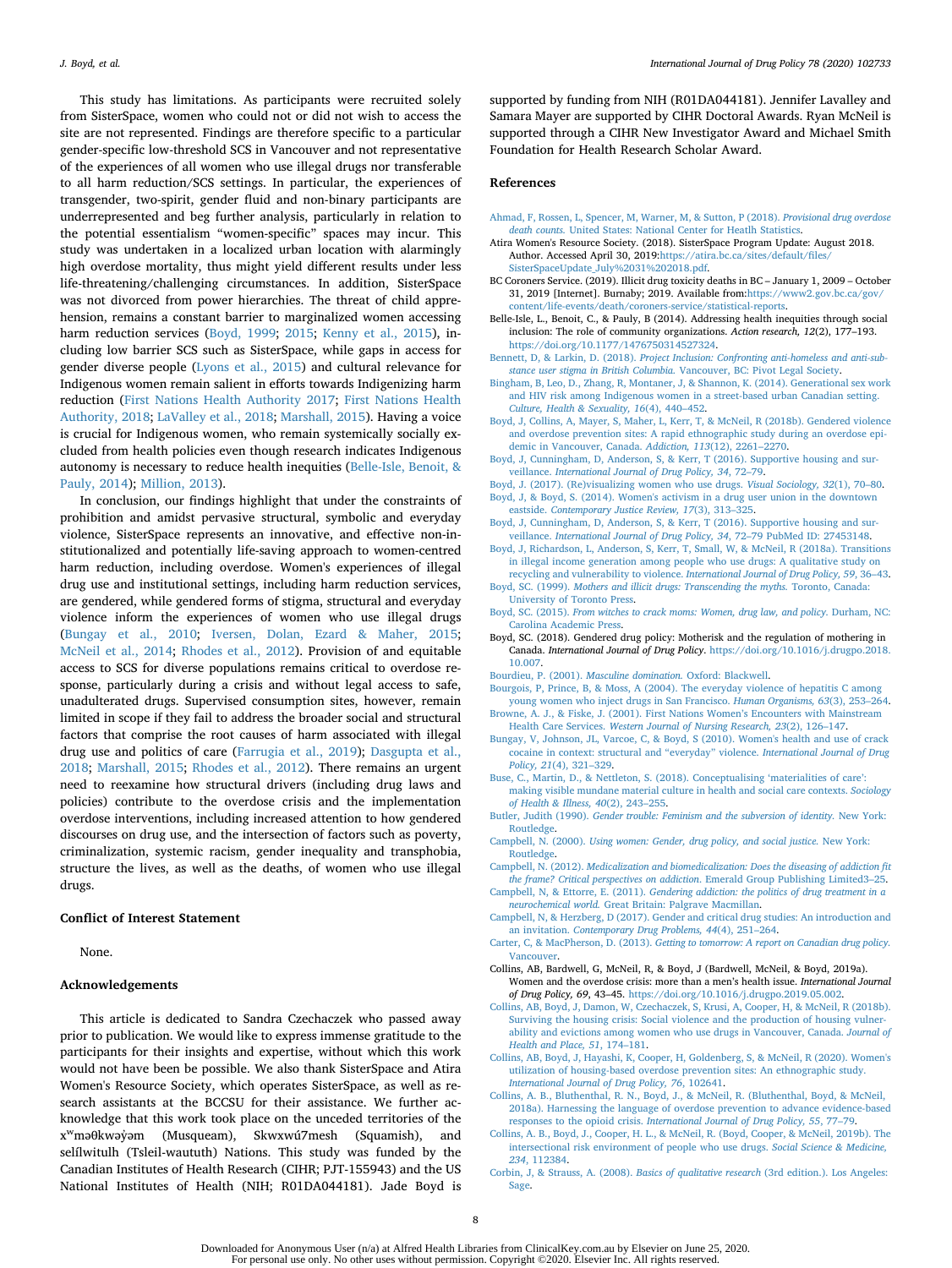<span id="page-8-46"></span>Creswell, J. (2009). *[Research design: qualitative, quantitative, and mixed methods approaches](http://refhub.elsevier.com/S0955-3959(20)30074-8/sbref0030)* [\(3rd ed.\). Washington, DC: Sage](http://refhub.elsevier.com/S0955-3959(20)30074-8/sbref0030).

- <span id="page-8-39"></span>[Culhane, D \(2003\). Their spirits live within us: Aboriginal women in Downtown Eastside](http://refhub.elsevier.com/S0955-3959(20)30074-8/optQCptdvUPKL) [Vancouver emerging into visibility.](http://refhub.elsevier.com/S0955-3959(20)30074-8/optQCptdvUPKL) *The American Indian Quarterly, 27*, 593–606.
- <span id="page-8-54"></span>[Dasgupta, N., Beletsky, L., & Ciccarone, D. \(2018\). Opioid crisis: No easy fix to its social](http://refhub.elsevier.com/S0955-3959(20)30074-8/sbref0031) and economic determinants. *[American Journal of Public Health, 108](http://refhub.elsevier.com/S0955-3959(20)30074-8/sbref0031)*(2), 182–186.
- <span id="page-8-53"></span>[Denison, J., Varcoe, C., & Browne, A. J. \(2014\). Aboriginal women's experiences of ac](http://refhub.elsevier.com/S0955-3959(20)30074-8/sbref0032)[cessing health care when state apprehension of children is being threatened.](http://refhub.elsevier.com/S0955-3959(20)30074-8/sbref0032) *Journal [of Advanced Nursing, 70](http://refhub.elsevier.com/S0955-3959(20)30074-8/sbref0032)*(5), 1105–1116.
- <span id="page-8-16"></span>Duncan, T, Sebar, B, Lee, J, & Duff, C (2019). Mapping the spatial and affective composition of care in a drug consumption room in Germany. *Social & Cultural Geography*. <https://doi.org/10.1080/14649365.2019.1610487>.
- <span id="page-8-32"></span>[Fairbairn, N, Small, W, Shannon, K, Wood, E, & Kerr, T \(2008\). Seeking refuge from](http://refhub.elsevier.com/S0955-3959(20)30074-8/sbref0034) [violence in street-based drug scenes: Women's experiences in North America's first](http://refhub.elsevier.com/S0955-3959(20)30074-8/sbref0034) supervised injection facility. *[Social Science and Medicine, 67](http://refhub.elsevier.com/S0955-3959(20)30074-8/sbref0034)*, 817–823.
- <span id="page-8-10"></span>[Farmer, P \(2004\). An anthropology of structural violence.](http://refhub.elsevier.com/S0955-3959(20)30074-8/sbref0035) *Current Anthropology, 45*, [305–325](http://refhub.elsevier.com/S0955-3959(20)30074-8/sbref0035).
- <span id="page-8-11"></span>[Farmer, P, Connors, M, & Simmons, J \(1996\).](http://refhub.elsevier.com/S0955-3959(20)30074-8/sbref0036) *Women, poverty, and AIDS: sex, drugs, and structural violence.* [Monroe: Common Courage Press](http://refhub.elsevier.com/S0955-3959(20)30074-8/sbref0036).
- <span id="page-8-21"></span>[Farrugia, A, Fraser, S, Dwyer, R, Fomiatti, R, Neale, J, Dietze, P, & Strang, J \(2019\). Take](http://refhub.elsevier.com/S0955-3959(20)30074-8/sbref0037)[home naloxone and the politics of care.](http://refhub.elsevier.com/S0955-3959(20)30074-8/sbref0037) *Sociology of Health & Illness, 41*(2), 427–443.
- <span id="page-8-25"></span>[Fraser, S., Treloar, C., Gendera, S., & Rance, J. \(2017\). 'Affording'new approaches to](http://refhub.elsevier.com/S0955-3959(20)30074-8/sbref0039) [couples who inject drugs: A novel fitpack design for hepatitis C prevention.](http://refhub.elsevier.com/S0955-3959(20)30074-8/sbref0039) *[International Journal of Drug Policy, 50](http://refhub.elsevier.com/S0955-3959(20)30074-8/sbref0039)*, 19–35.
- <span id="page-8-59"></span>[Fraser, S, Moore, D, & Keane, H \(2014\).](http://refhub.elsevier.com/S0955-3959(20)30074-8/sbref0040) *Habits remaking addiction.* New York: Palgrave [Macmillan](http://refhub.elsevier.com/S0955-3959(20)30074-8/sbref0040).
- <span id="page-8-9"></span>[Fraser, S., Pienaar, K., Dilkes-Frayne, E., Moore, D., Kokanovic, R., Treloar, C., & Dunlop,](http://refhub.elsevier.com/S0955-3959(20)30074-8/sbref0041) [A. \(2017\). Addiction stigma and the biopolitics of liberal modernity: A qualitative](http://refhub.elsevier.com/S0955-3959(20)30074-8/sbref0041) analysis. *[International Journal of Drug Policy, 44](http://refhub.elsevier.com/S0955-3959(20)30074-8/sbref0041)*, 192–201.
- <span id="page-8-3"></span>Fraser, S, & valentine, K. (2008). *[Substance and substitution: Methadone subjects in liberal](http://refhub.elsevier.com/S0955-3959(20)30074-8/sbref0042) societies.* [Springer.](http://refhub.elsevier.com/S0955-3959(20)30074-8/sbref0042)
- <span id="page-8-36"></span>First Nations Health Authority (Aug. 3,2017). Overdose data and first nations in BC: Preliminary findings. Author. 1-13. Available from:[http://www.fnha.ca/](http://www.fnha.ca/newsContent/Documents/FNHA_OverdoseDataAndFirstNationsInBC_PreliminaryFindings_FinalWeb.pdf) [newsContent/Documents/FNHA\\_OverdoseDataAndFirstNationsInBC\\_](http://www.fnha.ca/newsContent/Documents/FNHA_OverdoseDataAndFirstNationsInBC_PreliminaryFindings_FinalWeb.pdf) [PreliminaryFindings\\_FinalWeb.pdf.](http://www.fnha.ca/newsContent/Documents/FNHA_OverdoseDataAndFirstNationsInBC_PreliminaryFindings_FinalWeb.pdf)
- <span id="page-8-37"></span>First Nations Health Authority (May. 27,2018). First Nations opioid overdose deaths rise in 2018. Author. Available from[:http://www.fnha.ca/about/news-and-events/news/](http://www.fnha.ca/about/news-and-events/news/first-nations-opioid-overdose-deaths-rise-in-2018) [first-nations-opioid-overdose-deaths-rise-in-2018](http://www.fnha.ca/about/news-and-events/news/first-nations-opioid-overdose-deaths-rise-in-2018).
- <span id="page-8-48"></span>Glaser, B, & Strauss, A (1967). *[The discovery of grounded theory: Strategies for qualitative](http://refhub.elsevier.com/S0955-3959(20)30074-8/sbref0044) research.* [New York: Aldine De Gruyter.](http://refhub.elsevier.com/S0955-3959(20)30074-8/sbref0044)
- <span id="page-8-49"></span>[Goodman, A., Fleming, K., Markwick, N., Morrison, T., Lagimodiere, L., Kerr, T., &](http://refhub.elsevier.com/S0955-3959(20)30074-8/sbref0045) [Society, W. A. H. R. \(2017\). "They treated me like crap and I know it was because I](http://refhub.elsevier.com/S0955-3959(20)30074-8/sbref0045) [was Native": The healthcare experiences of Aboriginal peoples living in Vancouver's](http://refhub.elsevier.com/S0955-3959(20)30074-8/sbref0045) inner city. *[Social Science & Medicine, 178](http://refhub.elsevier.com/S0955-3959(20)30074-8/sbref0045)*, 87–94.
- <span id="page-8-26"></span>Government of Canada. (2019). *Overview of national data on opioid-related harms and deaths.* Ottawa: Author. Accessed April 25, 2019 [https://www.canada.ca/en/health](https://www.canada.ca/en/health-canada/services/substance-use/problematic-prescription-drug-use/opioids/data-surveillance-research/harms-deaths.html)[canada/services/substance-use/problematic-prescription-drug-use/opioids/data](https://www.canada.ca/en/health-canada/services/substance-use/problematic-prescription-drug-use/opioids/data-surveillance-research/harms-deaths.html)[surveillance-research/harms-deaths.html.](https://www.canada.ca/en/health-canada/services/substance-use/problematic-prescription-drug-use/opioids/data-surveillance-research/harms-deaths.html)
- <span id="page-8-51"></span>[Greenfield, SF, Brooks, AJ, Gordon, SM, Green, CA, Kropp, F, McHugh, RK, & Miele, GM](http://refhub.elsevier.com/S0955-3959(20)30074-8/sbref0048) [\(2007\). Substance abuse treatment entry, retention, and outcome in women: A review](http://refhub.elsevier.com/S0955-3959(20)30074-8/sbref0048) of the literature. *[Drug and Alcohol Dependence, 86](http://refhub.elsevier.com/S0955-3959(20)30074-8/sbref0048)*(1), 1–21.
- <span id="page-8-8"></span>Hall, S. (1997). *[Representation: Cultural representations and signifying practices](http://refhub.elsevier.com/S0955-3959(20)30074-8/optaIRpB3S6HE)* (2009th). [London: Routledge](http://refhub.elsevier.com/S0955-3959(20)30074-8/optaIRpB3S6HE).
- <span id="page-8-44"></span>[Hesse-Biber, S, & Leavy, P. \(2006\).](http://refhub.elsevier.com/S0955-3959(20)30074-8/sbref0050) *The practice of qualitative research.* Thousand Oaks, CA: [Sage.](http://refhub.elsevier.com/S0955-3959(20)30074-8/sbref0050)
- <span id="page-8-35"></span>International AIDS Society.. (2019). *[Women who inject drugs: Overlooked, yet invisible.](http://refhub.elsevier.com/S0955-3959(20)30074-8/sbref0051)* [Geneva, Switzerland: International AIDS Society](http://refhub.elsevier.com/S0955-3959(20)30074-8/sbref0051).
- <span id="page-8-22"></span>Hubbard, P. (2000). Desire/disgust: Mapping the moral contours of heterosexuality. *Progress in Human Geography, 24*(2), 191–217. [https://doi.org/10.1191/](https://doi.org/10.1191/030913200667195279) [030913200667195279](https://doi.org/10.1191/030913200667195279).
- <span id="page-8-30"></span>[Irvine, MA, Kuo, M, Buxton, J, Balshaw, R, Otterstatter, M, Macdougall, L, ... Coombs, D](http://refhub.elsevier.com/S0955-3959(20)30074-8/sbref0052) [\(2019\). Modelling the combined impact of interventions in averting deaths during a](http://refhub.elsevier.com/S0955-3959(20)30074-8/sbref0052) [synthetic-opioid overdose epidemic.](http://refhub.elsevier.com/S0955-3959(20)30074-8/sbref0052) *Addiction, 114*(9), 1602–1613.
- <span id="page-8-0"></span>[Iversen, J, Dolan, K, Ezard, N, & Maher, L \(2015\). HIV and Hepatitis C virus infection and](http://refhub.elsevier.com/S0955-3959(20)30074-8/sbref0053) [risk behaviors among heterosexual, bisexual, and lesbian women who inject drugs in](http://refhub.elsevier.com/S0955-3959(20)30074-8/sbref0053) Australia. *[LGBT Health, 2](http://refhub.elsevier.com/S0955-3959(20)30074-8/sbref0053)*(2), 127–134.
- <span id="page-8-1"></span>[Iversen, J, Page, K, Madden, A, & Maher, L \(2015\). HIV, HCV and health-related harms](http://refhub.elsevier.com/S0955-3959(20)30074-8/sbref0054) [among women who inject drugs: Implications for prevention and treatment.](http://refhub.elsevier.com/S0955-3959(20)30074-8/sbref0054) *JAIDS, 69*[\(S2\), S176–S181.](http://refhub.elsevier.com/S0955-3959(20)30074-8/sbref0054)
- <span id="page-8-47"></span>[Johnson, GA, & Vindrola-Padros, C. \(2017\). Rapid qualitative research methods during](http://refhub.elsevier.com/S0955-3959(20)30074-8/sbref0056) [complex health emergencies: A systematic review of the literature.](http://refhub.elsevier.com/S0955-3959(20)30074-8/sbref0056) *Social Science and [Medicine, 189](http://refhub.elsevier.com/S0955-3959(20)30074-8/sbref0056)*, 63–75.
- <span id="page-8-31"></span>[Kennedy, MC, Karamouzian, M, & Kerr, T \(2017\). Public health and public order out](http://refhub.elsevier.com/S0955-3959(20)30074-8/sbref0057)[comes associated with supervised drug consumption facilities: A systematic review.](http://refhub.elsevier.com/S0955-3959(20)30074-8/sbref0057) *[Current HIV/AIDS Reports, 14](http://refhub.elsevier.com/S0955-3959(20)30074-8/sbref0057)*(5), 161–183.
- <span id="page-8-29"></span>[Kennedy, MC, Boyd, J, Mayer, S, Collins, AB, Kerr, T, & McNeil, R \(2019\). Peer in](http://refhub.elsevier.com/S0955-3959(20)30074-8/sbref0058)[volvement in low threshold supervised consumption sites in the context of an over](http://refhub.elsevier.com/S0955-3959(20)30074-8/sbref0058)[dose epidemic in Vancouver, Canada.](http://refhub.elsevier.com/S0955-3959(20)30074-8/sbref0058) *Social Science & Medicine, 225*, 60–68.
- <span id="page-8-60"></span>[Kenny, KS, Barrington, C, & Green, SL \(2015\). "I felt for a long time like everything](http://refhub.elsevier.com/S0955-3959(20)30074-8/sbref0059) [beautiful in me had been taken out": Women's suffering, remembering, and survival](http://refhub.elsevier.com/S0955-3959(20)30074-8/sbref0059) following the loss of child custody. *[International Journal of Drug Policy, 26](http://refhub.elsevier.com/S0955-3959(20)30074-8/sbref0059)*(11), [1158–1166](http://refhub.elsevier.com/S0955-3959(20)30074-8/sbref0059).

<span id="page-8-28"></span>[Kerr, T, Mitra, S, Kennedy, M, & McNeil, R \(2017\). Supervised injection facilities in](http://refhub.elsevier.com/S0955-3959(20)30074-8/sbref0060) [Canada: past, present, and future.](http://refhub.elsevier.com/S0955-3959(20)30074-8/sbref0060) *Harm Reduction Journal, 14*(1), 28.

<span id="page-8-17"></span>[Kerr, T, Small, W, Moore, D, & Wood, E \(2007\). A micro-environmental intervention to](http://refhub.elsevier.com/S0955-3959(20)30074-8/sbref0061) [reduce the harms associated with drug-related overdose: evidence from the](http://refhub.elsevier.com/S0955-3959(20)30074-8/sbref0061)

[evaluation of Vancouver's safer injection facility.](http://refhub.elsevier.com/S0955-3959(20)30074-8/sbref0061) *International Journal of Drug Policy, 18*[, 37–45](http://refhub.elsevier.com/S0955-3959(20)30074-8/sbref0061).

<span id="page-8-4"></span>Knight, KR. (2015). *Addicted pregnant poor.* [Durham, NC: Duke University Press.](http://refhub.elsevier.com/S0955-3959(20)30074-8/sbref0062)

- <span id="page-8-41"></span>[Krüsi, A, Kerr, T, Taylor, C, Rhodes, T, & Shannon, K \(2016\). They won't change it back in](http://refhub.elsevier.com/S0955-3959(20)30074-8/sbref0063) [their heads that we're trash': The intersection of sex work-related stigma and evolving](http://refhub.elsevier.com/S0955-3959(20)30074-8/sbref0063) policing strategies. *[Sociology of Health & Illness, 38](http://refhub.elsevier.com/S0955-3959(20)30074-8/sbref0063)*(7), 1137–1150.
- <span id="page-8-40"></span>[Krüsi, A, Pacey, K, Bird, L, Taylor, C, Chettiar, J, Allan, S, et al. \(2014\). Criminalisation of](http://refhub.elsevier.com/S0955-3959(20)30074-8/sbref0064) [clients: Reproducing vulnerabilities for violence and poor health among street-based](http://refhub.elsevier.com/S0955-3959(20)30074-8/sbref0064) [sex workers in Canada—A qualitative study.](http://refhub.elsevier.com/S0955-3959(20)30074-8/sbref0064) *BMJ Open, 4*(6), e005191.
- <span id="page-8-56"></span>[Latimer, J. \(2018\). Afterword: materialities, care, 'ordinary affects', power and politics.](http://refhub.elsevier.com/S0955-3959(20)30074-8/sbref0065) *[Sociology of Health & Illness, 40](http://refhub.elsevier.com/S0955-3959(20)30074-8/sbref0065)*(2), 379–391.
- <span id="page-8-24"></span>[Latour, B. \(2002\). Morality and technology: The end of the means.](http://refhub.elsevier.com/S0955-3959(20)30074-8/sbref0066) *Theory, Culture & Society, 19*[\(5–6\), 247–260](http://refhub.elsevier.com/S0955-3959(20)30074-8/sbref0066).
- <span id="page-8-61"></span>[Lavalley, J, Kastor, S, Valleriani, J, & McNeil, R \(2018\). Reconciliation and Canada's](http://refhub.elsevier.com/S0955-3959(20)30074-8/sbref0067) [overdose crisis: responding to the needs of Indigenous Peoples.](http://refhub.elsevier.com/S0955-3959(20)30074-8/sbref0067) *Canadian Medical [Association Journal, 190](http://refhub.elsevier.com/S0955-3959(20)30074-8/sbref0067)*(50), E1466.
- <span id="page-8-42"></span>[Lyons, T, Krüsi, A, Pierre, L, Kerr, T, Small, W, & Shannon, K \(2017\). Negotiating violence](http://refhub.elsevier.com/S0955-3959(20)30074-8/sbref0068) [in the context of transphobia and criminalization: The experiences of trans sex](http://refhub.elsevier.com/S0955-3959(20)30074-8/sbref0068) [workers in Vancouver, Canada.](http://refhub.elsevier.com/S0955-3959(20)30074-8/sbref0068) *Qualitative Health Research, 27*(2), 182–190.
- <span id="page-8-33"></span>[Lyons, T, Shannon, K, Pierre, L, Small, W, Krüsi, A, & Kerr, T \(2015\). A qualitative study](http://refhub.elsevier.com/S0955-3959(20)30074-8/sbref0069) [of transgender individuals' experiences in residential addiction treatment settings:](http://refhub.elsevier.com/S0955-3959(20)30074-8/sbref0069) Stigma and inclusivity. *[Substance Abuse Treatment, Prevention, and Policy, 10](http://refhub.elsevier.com/S0955-3959(20)30074-8/sbref0069)*(1), 1.
- <span id="page-8-5"></span>[Maher, L. \(1990\). Criminalizing pregnancy: The downside of a kinder gentler nation.](http://refhub.elsevier.com/S0955-3959(20)30074-8/sbref0070) *[Social Justice, 17](http://refhub.elsevier.com/S0955-3959(20)30074-8/sbref0070)*(3), 111–135.
- <span id="page-8-6"></span>[Maher, L. \(1992\). Punishment and welfare: Crack cocaine and the regulation of mo](http://refhub.elsevier.com/S0955-3959(20)30074-8/sbref0071)thering. *[Women and Criminal Justice, 3](http://refhub.elsevier.com/S0955-3959(20)30074-8/sbref0071)*(2), 35–70.
- <span id="page-8-34"></span>Maher, L. (1997). *[Sexed work: Gender, race, and resistance in a Brooklyn drug market.](http://refhub.elsevier.com/S0955-3959(20)30074-8/sbref0072)* [Oxford/New York: Clarendon Press.](http://refhub.elsevier.com/S0955-3959(20)30074-8/sbref0072)
- <span id="page-8-45"></span>[Maher, L. \(2002\). Don't leave us this way: ethnography and injecting drug use in the age](http://refhub.elsevier.com/S0955-3959(20)30074-8/sbref0073) of AIDS. *[Internation Journal of Drug Policy, 13](http://refhub.elsevier.com/S0955-3959(20)30074-8/sbref0073)*(4), 311–325.
- <span id="page-8-2"></span>[Maher, L, & Hudson, SL. \(2007\). Women in the drug economy: A metasynthesis of the](http://refhub.elsevier.com/S0955-3959(20)30074-8/sbref0074) qualitative literature. *[Journal of Drug Issues, 37](http://refhub.elsevier.com/S0955-3959(20)30074-8/sbref0074)*, 805–826.
- <span id="page-8-57"></span>[Marshall, S. \(2015\). Canadian drug policy and the reproduction of Indigenous inequities.](http://refhub.elsevier.com/S0955-3959(20)30074-8/sbref0075) *[International Indigenoud Policy Journal, 6](http://refhub.elsevier.com/S0955-3959(20)30074-8/sbref0075)*(1), 1–19.
- <span id="page-8-50"></span>[Martin, CM, & Walia, H. \(2019\). Red women rising: Indigenous women survivors in](http://refhub.elsevier.com/S0955-3959(20)30074-8/sbref0076) Vancouver's Downtown eastside. *[Downtown Eastside Women's Centre,](http://refhub.elsevier.com/S0955-3959(20)30074-8/sbref0076)* 1–216.
- <span id="page-8-18"></span>[McNeil, R, Kerr, T, Anderson, S, Maher, L, Keewatin, C, Milloy, MJ, et al. \(2015\).](http://refhub.elsevier.com/S0955-3959(20)30074-8/sbref0077) [Negotiating structural vulnerability following regulatory changes to a provincial](http://refhub.elsevier.com/S0955-3959(20)30074-8/sbref0077) [methadone program in Vancouver, Canada: A qualitative study.](http://refhub.elsevier.com/S0955-3959(20)30074-8/sbref0077) *Social Science and [Medicine, 133](http://refhub.elsevier.com/S0955-3959(20)30074-8/sbref0077)*, 168–176.
- <span id="page-8-19"></span>[McNeil, R, & Small, W. \(2014\). "Safer environment interventions": a qualitative synthesis](http://refhub.elsevier.com/S0955-3959(20)30074-8/sbref0078) [of the experiences and perceptions of people who inject drugs.](http://refhub.elsevier.com/S0955-3959(20)30074-8/sbref0078) *Social Science & [Medicine, 106](http://refhub.elsevier.com/S0955-3959(20)30074-8/sbref0078)*, 151–158.
- <span id="page-8-62"></span>[McNeil, R, Shannon, K, Shaver, L, Kerr, T, & Small, W \(2014\). Negotiating place and](http://refhub.elsevier.com/S0955-3959(20)30074-8/sbref0079) [gendered violence in Canada's largest open drug scene.](http://refhub.elsevier.com/S0955-3959(20)30074-8/sbref0079) *International Journal of Drug Policy, 25*[\(3\), 608–615.](http://refhub.elsevier.com/S0955-3959(20)30074-8/sbref0079)
- <span id="page-8-52"></span>Million, D. (2013). *[Therapeutic nations: Healing in an age of Indigenous human rights.](http://refhub.elsevier.com/S0955-3959(20)30074-8/sbref0080)* [Tucson: University of Arizona Press.](http://refhub.elsevier.com/S0955-3959(20)30074-8/sbref0080)
- <span id="page-8-58"></span>[Mooney-Somers, J, Erick, W, Scott, R, Akee, A, Kaldor, J, & Maher, L \(2009\). Enhancing](http://refhub.elsevier.com/S0955-3959(20)30074-8/sbref0081) [Aboriginal and Torres Strait Islander young people's resilience to blood-borne and](http://refhub.elsevier.com/S0955-3959(20)30074-8/sbref0081) [sexually transmitted infections: findings from a community-based participatory re](http://refhub.elsevier.com/S0955-3959(20)30074-8/sbref0081)search project. *[Health Promotion Journal of Australia, 20](http://refhub.elsevier.com/S0955-3959(20)30074-8/sbref0081)*(3), 195–201.
- <span id="page-8-23"></span>[Moore, D, Pienaar, K, Dilkes-Frayne, E, & Fraser, S \(2017\). Challenging the addiction/](http://refhub.elsevier.com/S0955-3959(20)30074-8/sbref0082) [health binary with assemblage thinking: An analysis of consumer accounts.](http://refhub.elsevier.com/S0955-3959(20)30074-8/sbref0082) *[International Journal of Drug Policy, 44](http://refhub.elsevier.com/S0955-3959(20)30074-8/sbref0082)*, 155–163.
- <span id="page-8-43"></span>Oppal, W. (2012). *Forsaken: The report of the missing women commission of inquiry (Executive Summary).* Victoria, B.C. Retrieved 6<sup>th</sup> December 2013 from: [http://www.](http://www.missingwomeninquiry.ca/obtain-report/) [missingwomeninquiry.ca/obtain-report/.](http://www.missingwomeninquiry.ca/obtain-report/)
- <span id="page-8-7"></span>[Paltrow, LM, & Flavin, J. \(2013\). Arrests of and forced interventions on pregnant women](http://refhub.elsevier.com/S0955-3959(20)30074-8/sbref0084) [in the United States, 1973–2005: Implications for women's legal status and public](http://refhub.elsevier.com/S0955-3959(20)30074-8/sbref0084) health. *[Journal of Health Politics, Policy and Law, 38](http://refhub.elsevier.com/S0955-3959(20)30074-8/sbref0084)*(2), 299–343.
- <span id="page-8-55"></span>[Reinarman, C, & Granfield, R. \(2015\). Addiction is not just a brain disease: Critical studies](http://refhub.elsevier.com/S0955-3959(20)30074-8/sbref0086) [of addiction. In R. Granfield, & C. Reinarman \(Eds.\).](http://refhub.elsevier.com/S0955-3959(20)30074-8/sbref0086) *Expanding addiction: Critical essays* [\(pp. 1–21\). New York: Routledge](http://refhub.elsevier.com/S0955-3959(20)30074-8/sbref0086).
- <span id="page-8-20"></span>[Rhodes, T. \(2009\). Risk environments and drug harms: A social science for harm reduc](http://refhub.elsevier.com/S0955-3959(20)30074-8/sbref0087)tion approach. *[International Journal of Drug Policy, 20](http://refhub.elsevier.com/S0955-3959(20)30074-8/sbref0087)*(3), 193–201.
- <span id="page-8-12"></span>[Rhodes, T, Wagner, K, Strathdee, S, Shannon, K, Davidson, P, & Bourgois, P \(2012\).](http://refhub.elsevier.com/S0955-3959(20)30074-8/sbref0088) [Structural violence and structural vulnerability within the risk environment:](http://refhub.elsevier.com/S0955-3959(20)30074-8/sbref0088) [Theoretical and methodological perspectives for a social epidemiology of HIV risk](http://refhub.elsevier.com/S0955-3959(20)30074-8/sbref0088) [among injection drug users and sex workers. editor. In P. O'Campo, & JR Dunn \(Eds.\).](http://refhub.elsevier.com/S0955-3959(20)30074-8/sbref0088) *[Rethinking Social Epidemiology: Towards a Science of Change](http://refhub.elsevier.com/S0955-3959(20)30074-8/sbref0088)* (pp. 205–230). .
- <span id="page-8-38"></span>[Schäffer, D, Stöver, H, & Weichert, L \(2014\).](http://refhub.elsevier.com/S0955-3959(20)30074-8/sbref0089) *Drug consumption rooms in Europe: Models, best practice and challenges.* [Amsterdam: European Harm Reduction Network.](http://refhub.elsevier.com/S0955-3959(20)30074-8/sbref0089)
- <span id="page-8-13"></span>[Scheper-Hughes, N. \(1996\). Small wars and invisible genocides.](http://refhub.elsevier.com/S0955-3959(20)30074-8/sbref0090) *Social Science & Medicine, 43*[, 889–900](http://refhub.elsevier.com/S0955-3959(20)30074-8/sbref0090).
- <span id="page-8-27"></span>[Scholl, L, Seth, P, Kariisa, M, Wilson, N, & Baldwin, G \(2019\). Drug and opioid-involved](http://refhub.elsevier.com/S0955-3959(20)30074-8/sbref0091) [overdose deaths—United States, 2013-2017.](http://refhub.elsevier.com/S0955-3959(20)30074-8/sbref0091) *MMWR Morbidity and Mortality Weekly Reports, 67*[, 1419–1427](http://refhub.elsevier.com/S0955-3959(20)30074-8/sbref0091).
- <span id="page-8-14"></span>Shannon, K, Kerr, T, Allinott, S, Chettiar, J, Shoveller, J, & Tyndall, M. W. (2008). Social and structural violence and power relations in mitigating HIV risk of drugusing women in survival sex work. *Social Science & Medicine, 66*(4), 911–921. [https://doi.](https://doi.org/10.1016/j.socscimed.2007.11.008) [org/10.1016/j.socscimed.2007.11.008](https://doi.org/10.1016/j.socscimed.2007.11.008).

<span id="page-8-15"></span>[Shannon, K., Rusch, M., Shoveller, J., Alexson, D., Gibson, K., & Tyndall, M. W. \(2008\).](http://refhub.elsevier.com/S0955-3959(20)30074-8/sbref0092) [Mapping violence and policing as an environmental–structural barrier to health](http://refhub.elsevier.com/S0955-3959(20)30074-8/sbref0092) [service and syringe availability among substance-using women in street-level sex](http://refhub.elsevier.com/S0955-3959(20)30074-8/sbref0092) work. *[International Journal of Drug Policy, 19](http://refhub.elsevier.com/S0955-3959(20)30074-8/sbref0092)*(2), 140–147.